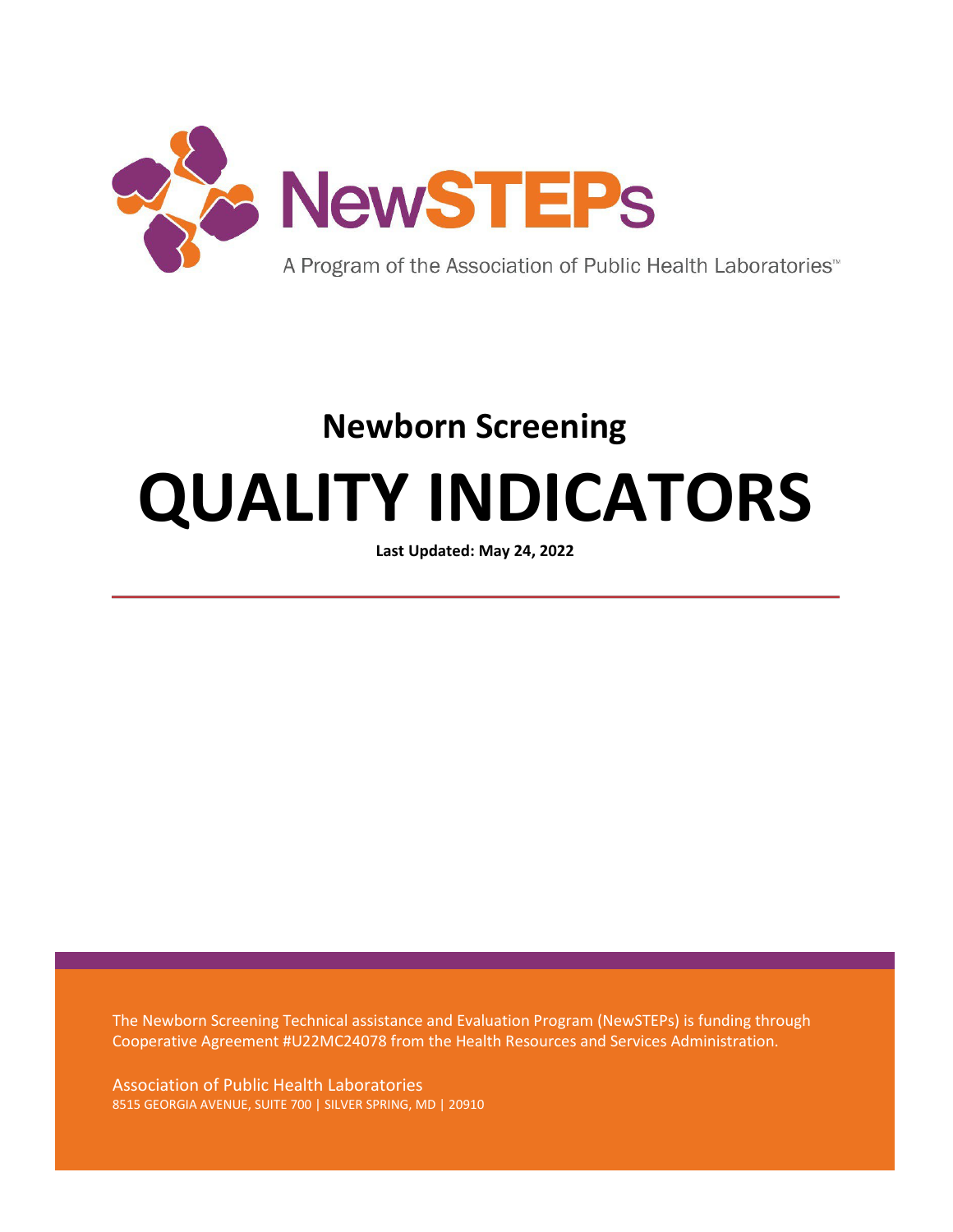

## **Table of Contents**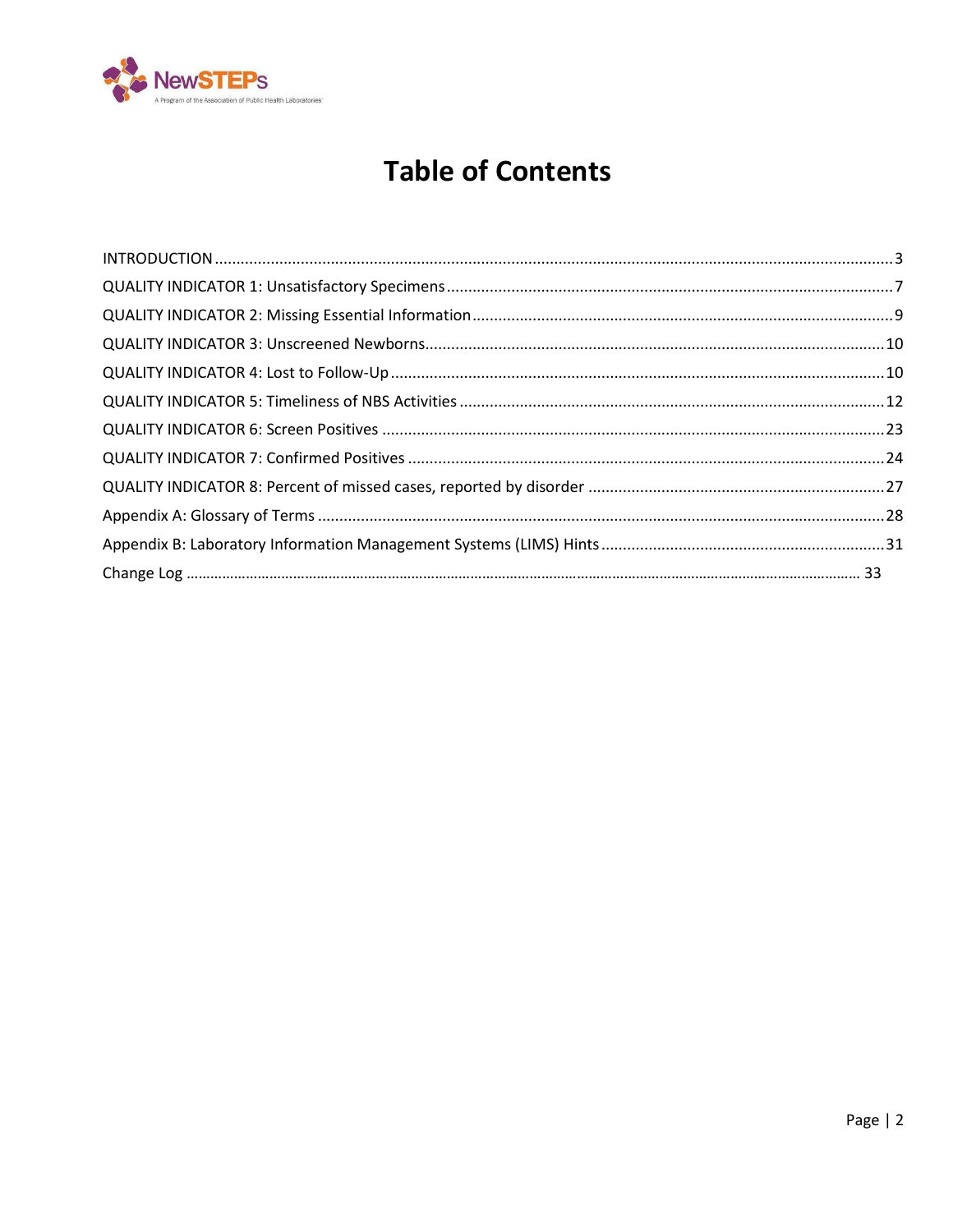<span id="page-2-0"></span>

## **INTRODUCTION**

Newborn screening (NBS) is a public health program that entails many components including testing, diagnosis, follow-up, treatment, education and evaluation. In the United States, over four million newborns receive newborn screening annually. The Secretary's Advisory Committee on Heritable Disorders in Newborns and Children (ACHDNC) evaluates and recommends disorders to be included on the Recommended Uniform Screening Panel (RUSP). Each state, however, mandates the specific disorders to be tested, implements a screening process including follow-up of out-of-range results, and is responsible for quality improvement of the entire newborn screening system. NewSTEPs has adopted a set of Quality Indicators initially developed by stakeholders from the newborn screening community.

**NewSTEPs gratefully acknowledges the input of the newborn screening community as well as the Colorado School of Public Health in revising and implementing the Quality Indicators**.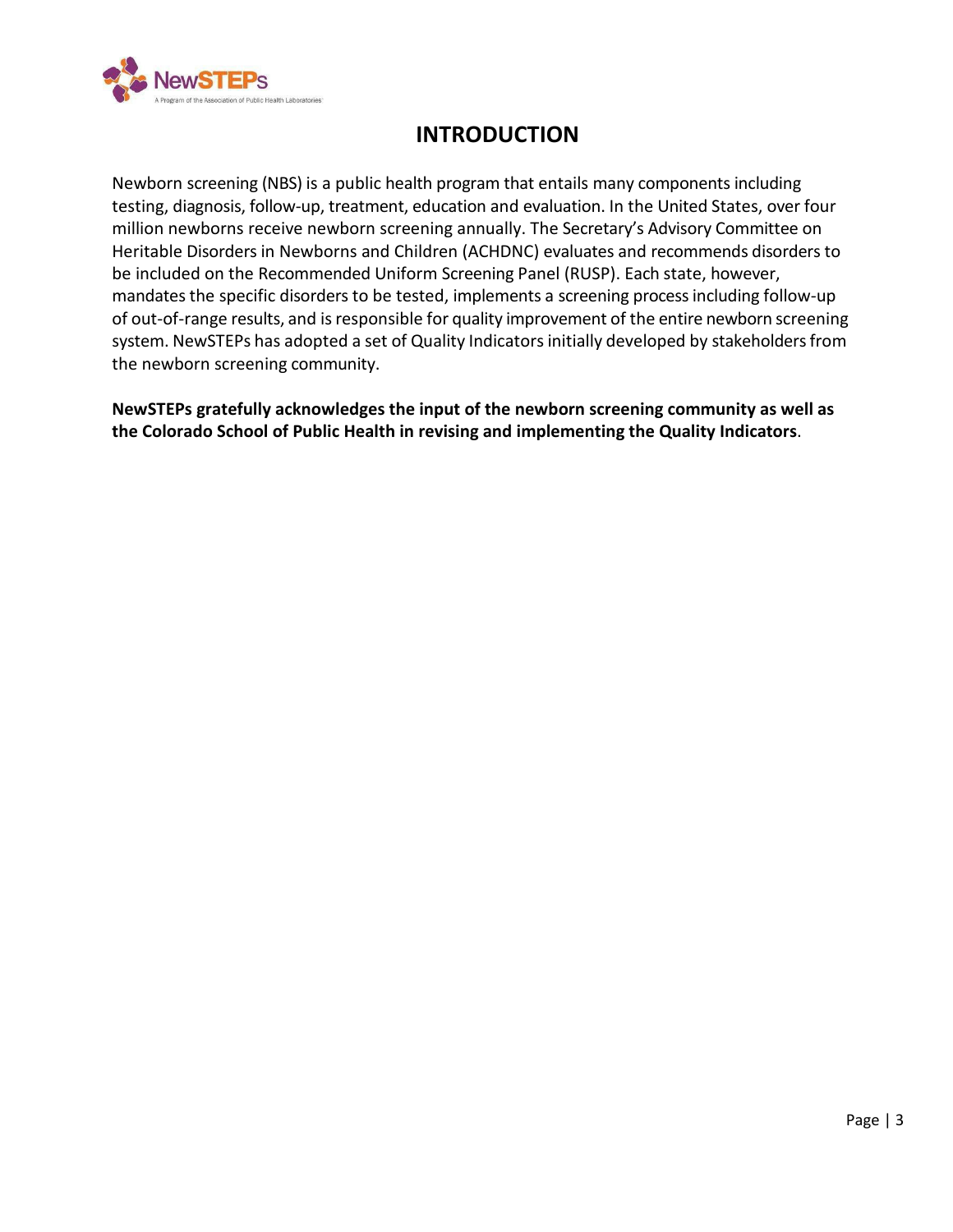

## **QUALITY INDICATORS OVERVIEW**

The eight newborn screening Quality Indicators have been developed by representatives from state newborn screening programs and other newborn screening stakeholders and have undergone careful evaluation to assure agreement on definitions. The Quality Indicators are used to provide longitudinal evaluation of a state program as well as comparisonsto aggregate data across programs.

This document provides the purpose and definition of each of the eight quality indicators as well as a glossary of terms that are used throughout the document. Additionally, Appendix B: Laboratory Information Management Systems (LIMS) Helpful Hints is included to provide you with information to aid in the extraction of the quality indicator data from the LIMS and provide guidance in instances of how to collect and report the data points. Information will continue to be added to Appendix B as new information becomes available.

| <b>Quality Indicator 1</b> | <b>Unsatisfactory Specimens: Percent of dried blood spot specimens that</b><br>were unacceptable due to improper collection and/or transport                                                              |
|----------------------------|-----------------------------------------------------------------------------------------------------------------------------------------------------------------------------------------------------------|
| <b>Quality Indicator 2</b> | Missing Essential Information: Percent of dried blood spot specimens<br>with at least one missing state- defined essential data field upon<br>receipt at the lab                                          |
| <b>Quality Indicator 3</b> | <b>Unscreened Newborns: Percent of newborns not receiving a newborn</b><br>screen, reported by dried blood spot or point-of-care screen(s)                                                                |
| <b>Quality Indicator 4</b> | Lost to Follow-Up: Percent of infants that have no recorded final<br>resolution (confirmed diagnosis or diagnosis ruled out by an<br>appropriate medical professional) with the newborn screening program |
| <b>Quality Indicator 5</b> | <b>Timeliness of newborn screening activities</b>                                                                                                                                                         |
| <b>Quality Indicator 6</b> | <b>Screen Positives:</b> Percent of infants with an out-of-range newborn<br>screen result requiring clinical diagnostic workup reported by disorder<br>category                                           |
| <b>Quality Indicator 7</b> | <b>Confirmed Positives: Percent of disorders detected by newborn</b><br>screening with a confirmed diagnosis by an appropriate medical<br>professional                                                    |
| <b>Quality Indicator 8</b> | Percent of missed cases, reported by disorder                                                                                                                                                             |

In May of 2021, a Quality Indicator Workgroup was established to review Quality Indicator data elements and submission status. After robust discussion and thorough consideration, the Workgroup recommended that NewSTEPs prioritize those quality indicators that: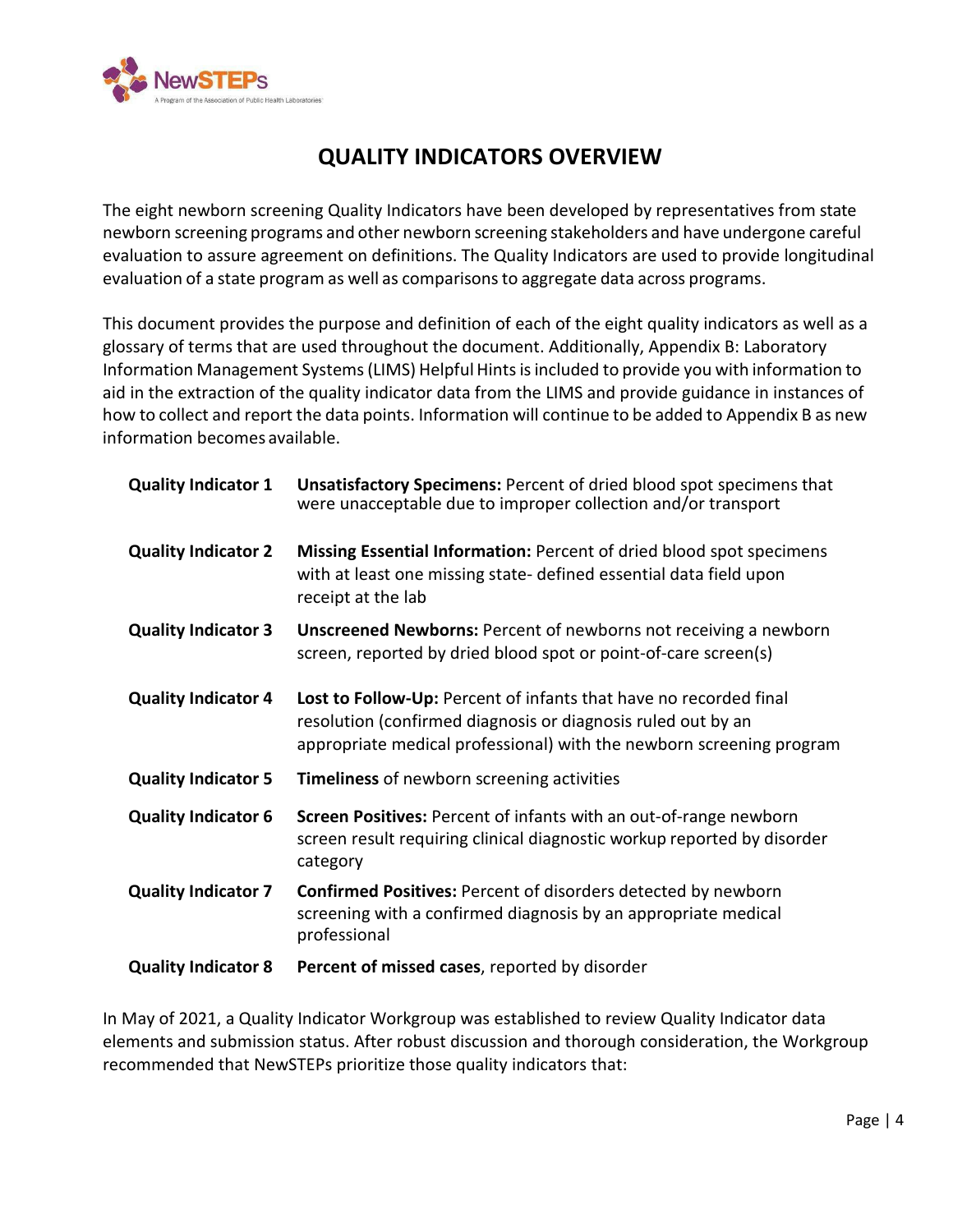

- Are useful to collect at a national level for quality improvement purposes and allow for longitudinal review of trends over time and eventual use for benchmarking;
- Are more straightforward to extract and submit;
	- o NewSTEPs recognizes the complexity of data retrieval and is dedicated to improving this process.
- Are related to dried blood spot specimens;
	- o The NewSTEPs Quality Indicator Workgroup recognized that not all newborn screening programs have access to point of care (POC) screening data. While this data is a vital part of the newborn screening system, NewSTEPs understands the challenges to data access. Moving forward, NewSTEPs in collaboration with NBS programs will address the POC screening data and seek ways to strengthen ties between the different public health programs to gain access to this data. In addition, NewSTEPs will continue to explore potential linkages and/or data sharing other federal data sources like the Center for Disease Control and Prevention's (CDC) Early Hearing Detection and Intervention (EHDI) Program.

NewSTEPs will collect all newborn screening quality indicators (QI) but will prioritize those that the Quality Indicator Workgroup recommends for Health Resources and Services Administration (HRSA) reporting. For those programs that are able to submit data for all QIs, NewSTEPs will continue to support their efforts and facilitate data entry and documentation of best practices.

Please direct all questions pertaining to Quality Indicators to [newsteps@aphl.org.](mailto:newsteps@aphl.org)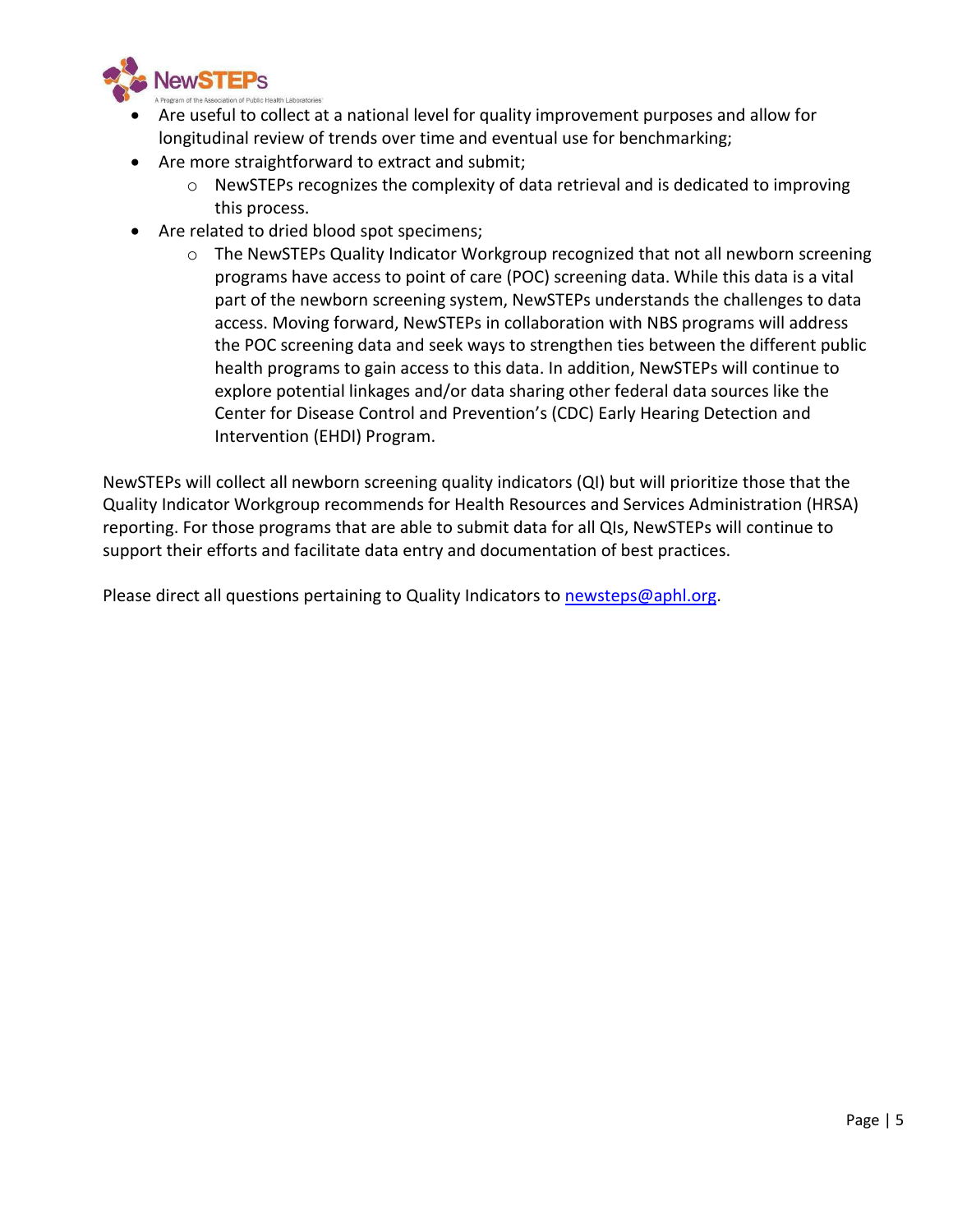

## **General Considerations**

- A **first specimen** is the earliest specimen received at the laboratory for testing. All additional specimens received at the laboratory for a given newborn are considered subsequentspecimens.
- **Subsequent specimen** refers to any specimen received at the laboratory after the first specimenfor the same newborn. A subsequent specimen may be received at the laboratory for:
	- o An unacceptable first specimen.
	- o A requested repeat specimen for a borderline or out-of-range result from the first specimen.
	- o A routine second screen specimen in two-screen states, which occurs after the completion of the first mandated screen and performed on the same newborn within the state defined deadline for the second screen.
	- o A requested repeat specimen for the second screen due to borderline, out-of-range or unacceptable second screen specimen.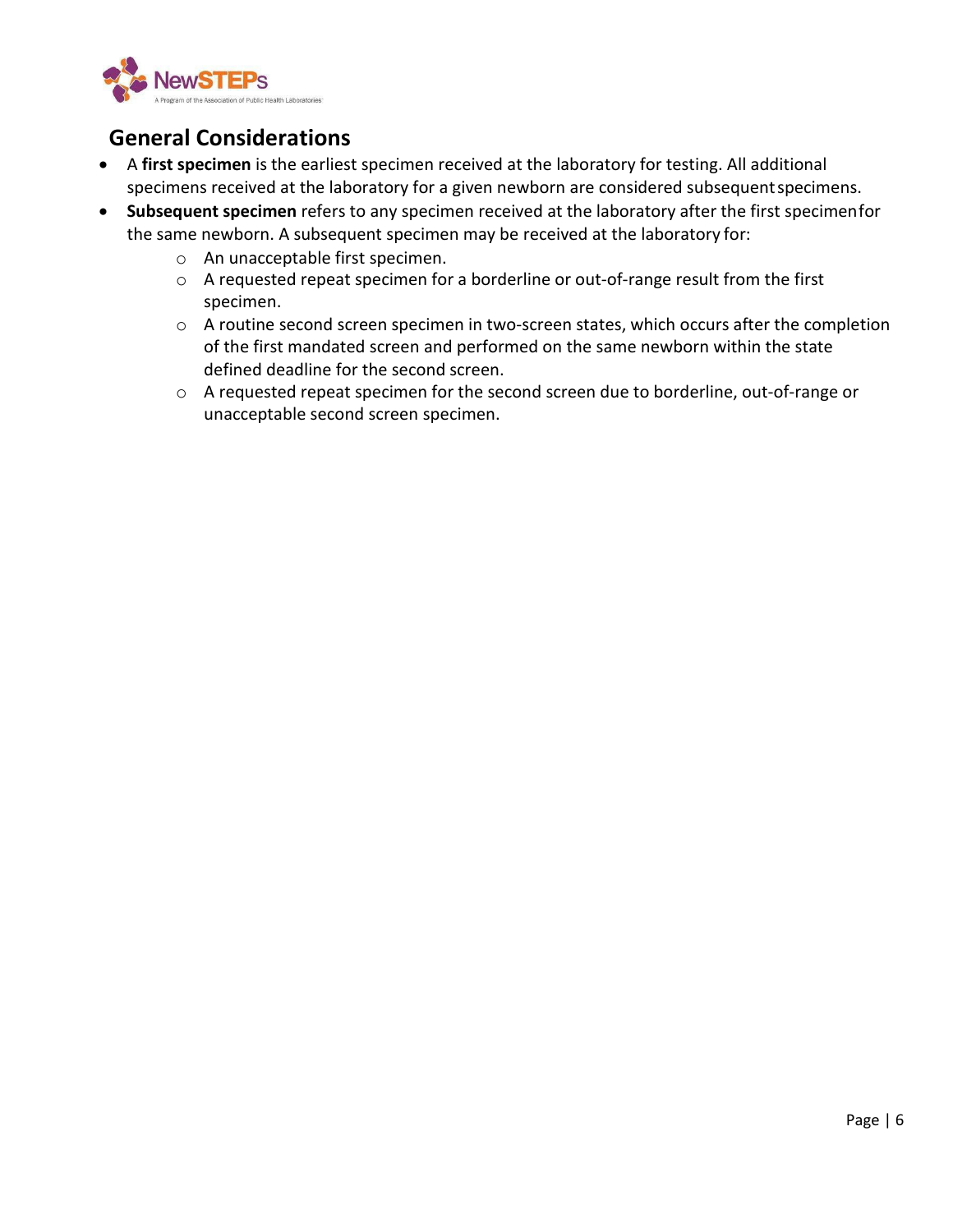

## <span id="page-6-0"></span>**QUALITY INDICATOR 1: Unsatisfactory Specimens**

**(Percent of dried blood spot specimens that were unacceptable due to improper collection and/or transport) 1, 2**

**\*QI 1 is a prioritized indicator. If you cannot stratify unacceptable specimens due to improper collection vs. transport, please enter in QI1a (improper collection). NewSTEPs will group these together for reporting purposes.** 

- **a) Percent of unacceptable dried blood spotspecimens due to improper collection1,2**
- **b) Percent of unacceptable dried blood spotspecimens due to improper transport1,2**

**Purpose:** To identify the number of dried blood spot specimens that are improperly collected or transported resulting in an additional specimen collected from the newborn to be submitted to the lab, thereby requiring additional work for laboratory personnel to acquire an acceptable specimen.

**Screening Data used for Denominators:** Number of dried blood spot specimens received at your state's newborn screening laboratory. This should include first and subsequent specimens from the first screen only. Two-screen states should not include routine second screen specimens or any subsequent specimens collected from the second screen.<sup>3</sup>

#### **Definitions:**

- a) Total number of dried blood spot specimens on which laboratories cannot report a complete newborn screening panel due to collection errors, divided by the number of dried blood spot specimens received at your state's newborn screening laboratory, multiplied by 100. This should include first and subsequent specimens from the first screen only. Two-screen states should not include routine second screen specimens or any subsequent specimens collected from the second screen.<sup>3</sup>
- b) Total number of dried blood spot specimens on which laboratories cannot report a complete newborn screening panel due to transport errors, divided by the number of dried blood spot specimens received at your state's newborn screening laboratory, multiplied by 100. This should include first and subsequent specimens from the first screen only. Two-screen states should not include routine second screen specimens or any subsequent specimens collected from the second screen.<sup>3</sup>

#### Quick Tips

- Do **not** include improper time of collection in QI 1a. Improper collection is defined as any specimen that is unacceptable for testing due to collection errors. Examples include:
	- Insufficient quantity of blood (QNS)
	- Clotting or smearing
	- Contamination
	- Inadequately filled circles
	- Oversaturation or layering of blood
- Use of capillary tubes and scratching or abrading by capillary tube spotting
- Incomplete drying before shipping
- Specimens collected on expired DBS cards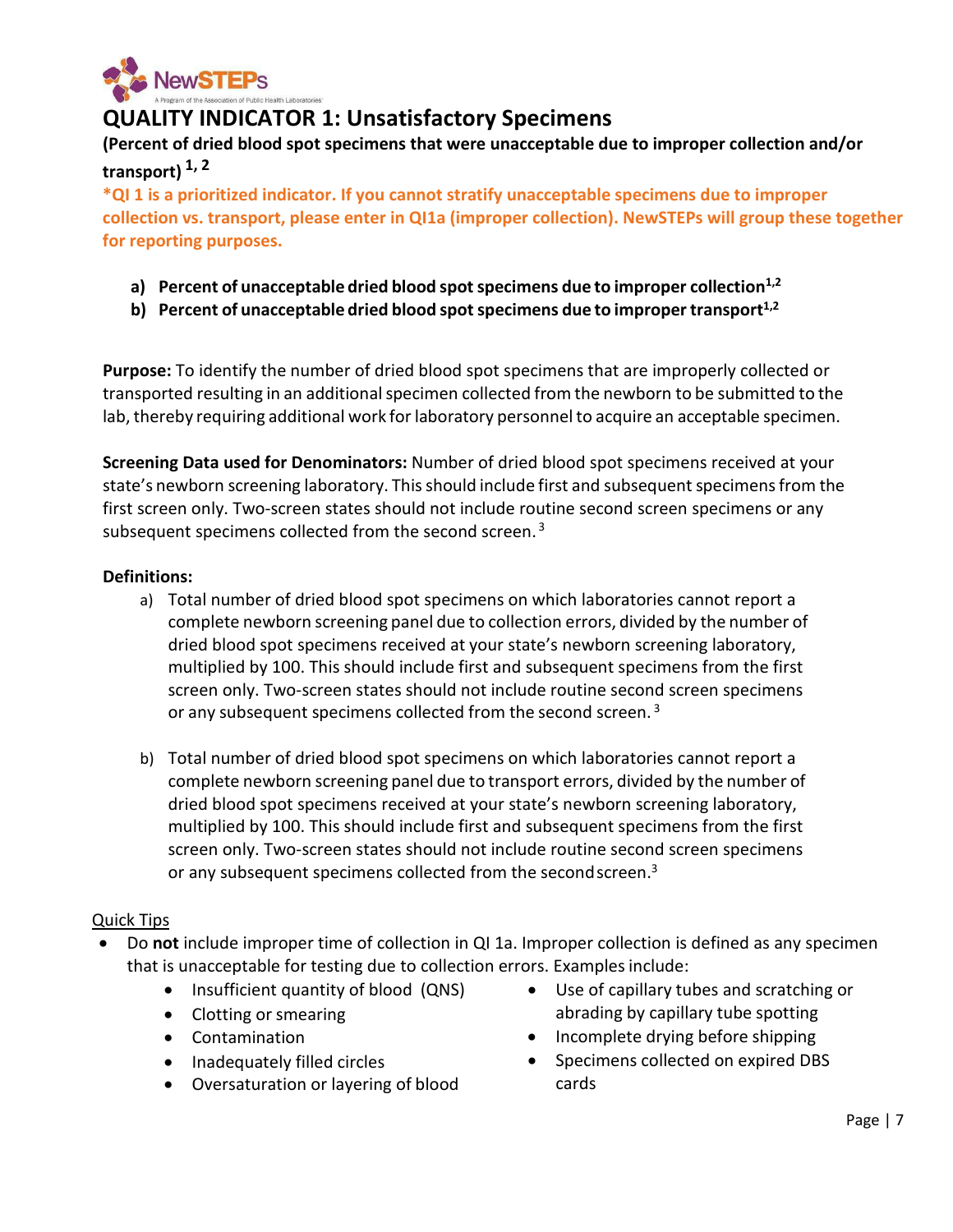

- Improper transport (QI 1b) includes:
	- $\circ$  Any specimen received after the state-defined length of time from collection that deems a specimen unacceptable for testing
	- o Any specimen that is damaged in transport
	- o Specimens placed in an airtight or sealed plastic bag with or without a desiccant.

- 1. Unacceptable dried blood spot specimens excludes those collected in less than 24 hours [for example Neonatal Intensive Care Unit (NICU) infants]. Specimens collected early per a state's mandate should not be included in thisindicator.
- 2. Definitions for improper collection and improper transport can be found in Appendix A: Glossary of Terms, at the end of this document. If it is unknown whether unacceptable specimens were due to either improper collection or transport, they should be counted under improper collection only.
- 3. This includes multiple specimens collected from a single newborn, but not monitoring specimens(e.g. PKU monitoring). This should include first and subsequent specimens from the first screen only. Two-screen states should not include routine second screen specimens or any subsequent specimens collected from the second screen.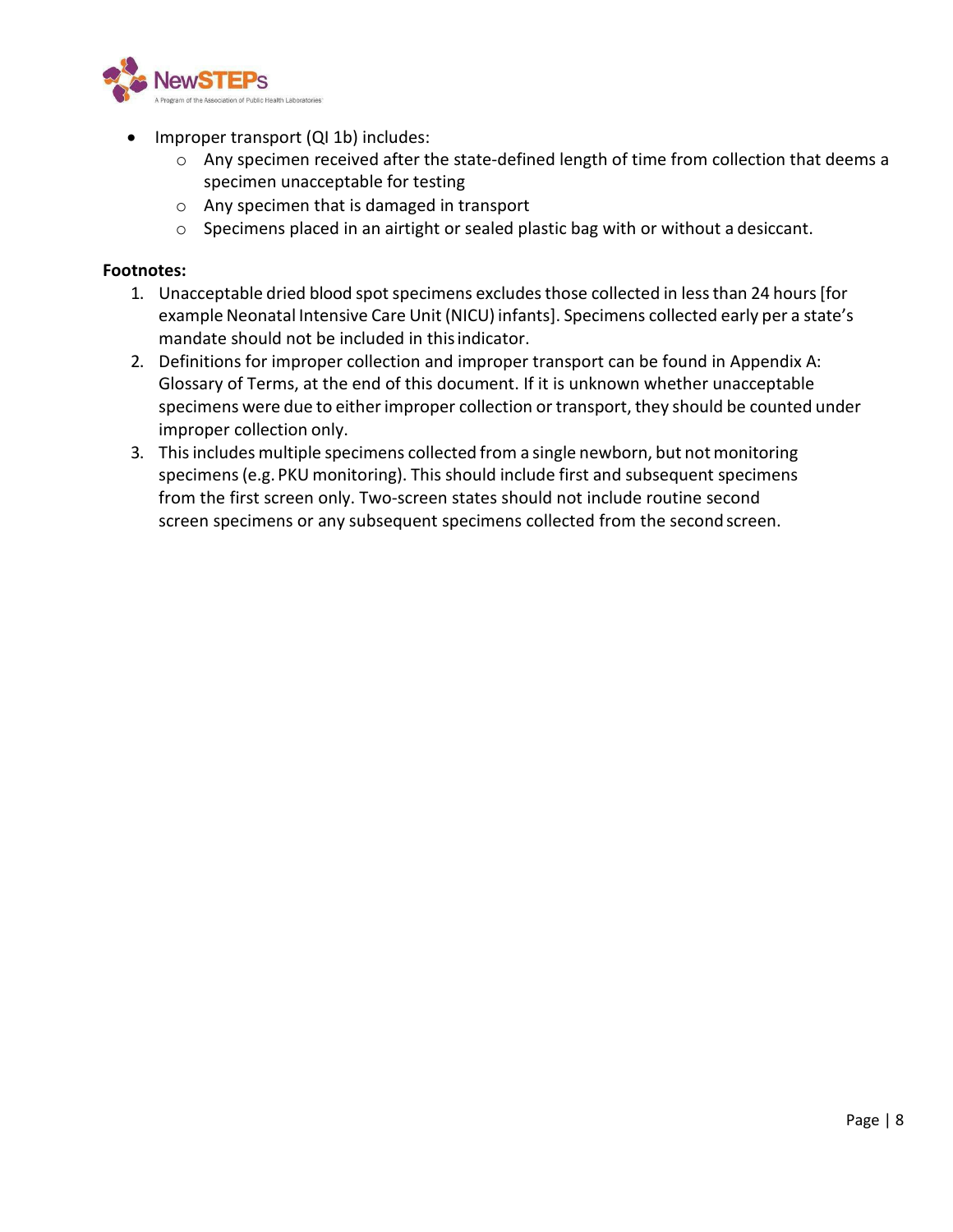

## <span id="page-8-0"></span>**QUALITY INDICATOR 2: Missing Essential Information**

#### **(Percent of dried blood spot specimens with at least one missing state-defined essential data field<sup>1</sup> upon receipt atthe lab)**

**\*QI 2 is a prioritized indicator.**

**Purpose:** To identify the number of submitted dried blood spot specimens missing at least one statedefined essential data field<sup>1</sup> upon receipt at the lab, which may delay the testing of a specimen and reporting of results, causing potential harm to the newborn and requiring additional work for laboratory personnel to acquire the missinginformation.

**Screening Data used Denominator:** Number of dried blood spot specimensreceived at your state's newborn screening laboratory. This should include first and subsequent specimens from the first screen only. Two-screen states should not include routine second screen specimens or any subsequent specimens collected from the second screen.<sup>2</sup>

**Definition:** Total number of dried blood spot specimens submitted with at least one missing statedefined essential data field<sup>1</sup> upon receipt at the lab, divided by the number of dried blood spot specimens received at your state's newborn screening laboratory, multiplied by 100. This should include first and subsequent specimens from the first screen only. Two-screen states should not include routine second screen specimens or any subsequent specimens collected from the second screen.2

#### Quick Tips:

- Essential information is defined differently by each state, and consists of information that is critical for testing and follow-up activities. Missing essential information is that which impacts result interpretation and/or impedes the ability to identify and locate the infant in an emergent situation. The following is a list of data elements often considered essential information from the Emergency NBS Collection Cards:
	- Patient's Identification Number
	- Infant's First & Last Name
	- Date and Time of Birth
	- Date and Time of Specimen Collection
	- Birth Weight at time of specimen collection
	- Sex
- Mother's First and Last Name
- Mother's Address
- Mother's Phone
- Submitter Identification
- Submitter's Address
- Physician's Name
- Physician's Phone
- You do not need to tally how many fields are missing; only count the specimen in the numerator if at least one field is missing.

- 1. A list of data fields considered essential information pulled from the Emergency NBS Collection Card developed by the Association of Public Health Laboratories Quality Assurance/Quality Control Subcommittee can be found in Appendix A: Glossary of Terms.
- 2. This includes multiple specimens collected from a single newborn, but not monitoring specimens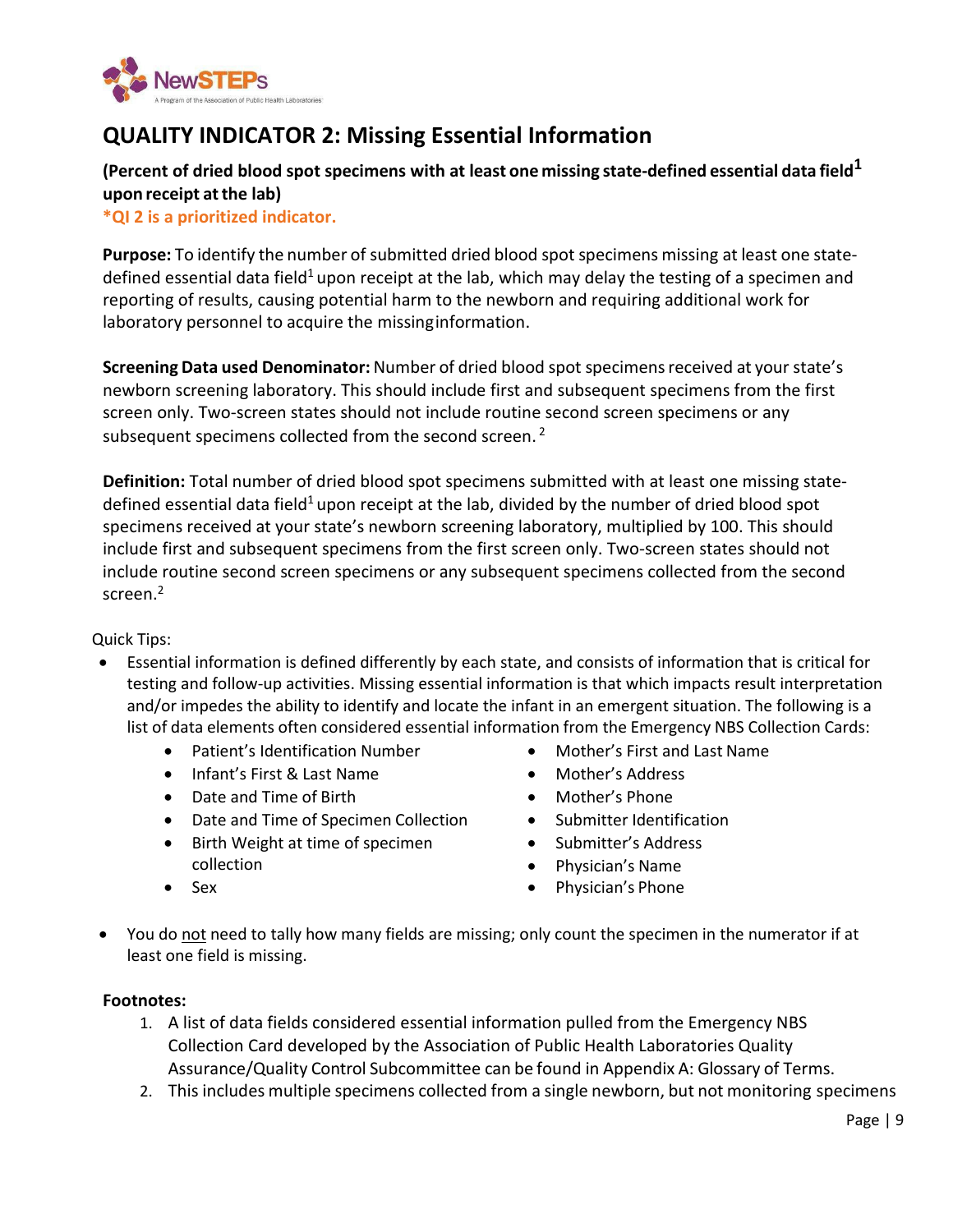

(e.g. PKU monitoring). This includes first specimens and any requested subsequent specimen collected from the first screen only. Two-screen states should not include routine second screen specimens or any subsequent specimens collected from the second screen.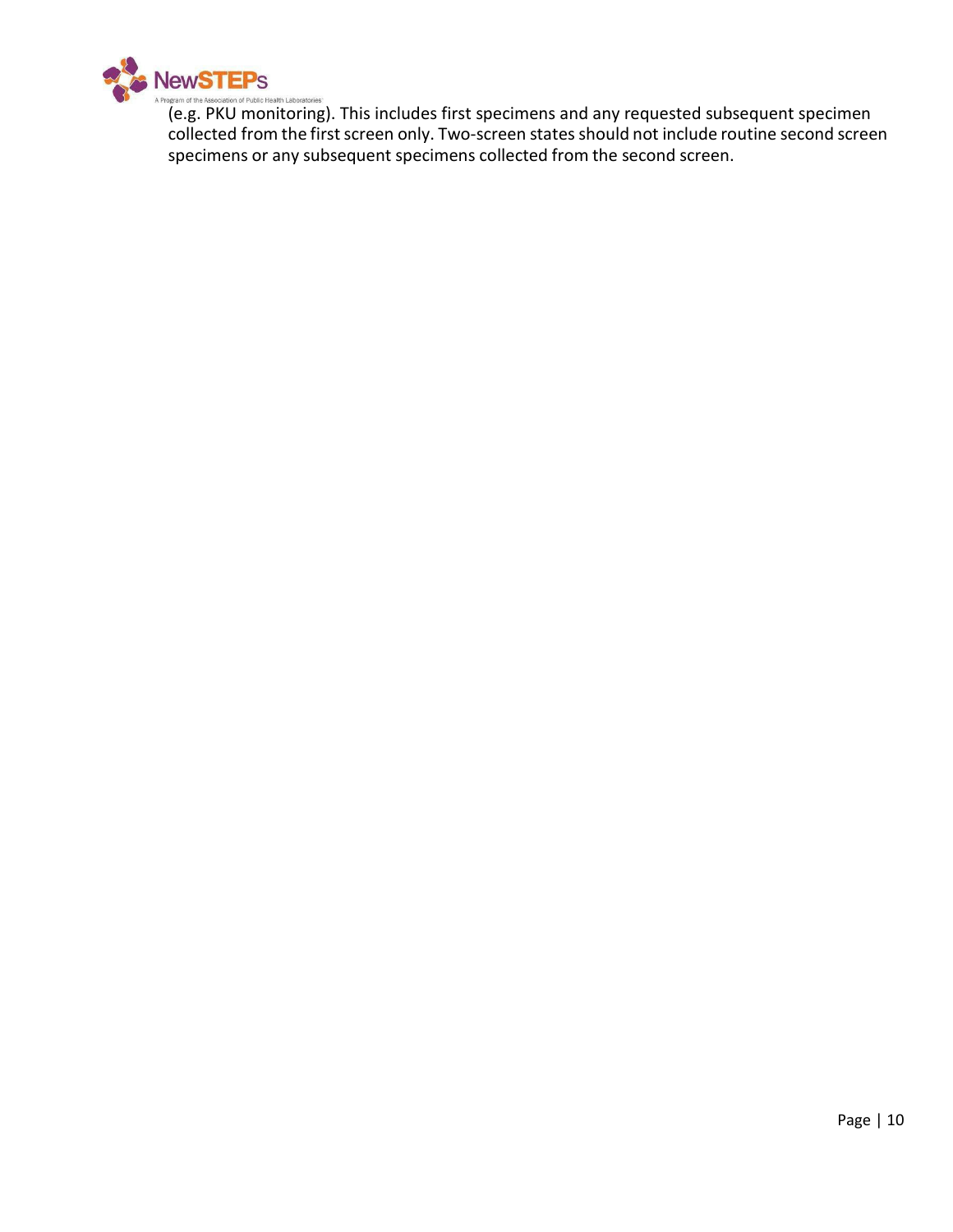

## <span id="page-10-0"></span>**QUALITY INDICATOR 3: Unscreened Newborns**

**(Percent of newborns not receiving a newborn screen,reported by dried blood spot or point-of-care screen(s))**

**\*QI 3ai is a prioritized indicator. Please use number of newborns born in your state as the denominator.** 

#### **a) Percent of newborns without a:**

- i. Valid dried blood spot newborn screen
- ii. Documented critical congenital heart disease(CCHD) screen
- iii. Documented early hearing detection and intervention (EHDI) screen
- **b) Percent of newborns without the following screens due to parental refusal:1**
	- i. Valid dried bloodspot newborn screen
	- ii. Documented critical congenitalheart disease (CCHD) screen
	- iii. Documented early hearing detection and intervention (EHDI) screen
- **c) Percent of newborns without the following screens due to pre-analytic error: <sup>2</sup>**
	- i. Valid dried bloodspot newborn screen
	- ii. Documented critical congenitalheart disease (CCHD) screen
	- iii. Documented early hearing detection and intervention (EHDI) screen
- **d) In two screen states, percent of newborns without a valid first and second dried bloodspot screen due to a missing or unmatched second screen.**
- **e) Within statesthatlink newborn screening resultsto the electronic birth certificate/vital records, the percent of newbornsthat have been matched to screening specimens/results:3**
	- i. Valid dried bloodspot newborn screen
	- ii. Documented critical congenitalheart disease (CCHD) screen
	- iii. Documented early hearing detection and intervention (EHDI) screen

**Purpose:** To determine the proportion of newbornsthat were not screened due to parental refusal, pre-analytic error, and missing or unmatched screens for dried blood spot and point-of-care screens.

**Screening Data for Denominators:** Number of newborns born in your state.

#### **Definitions:**

#### **a) Newborns without the following screens:**

- i. Number of newborns born in yourstate without a valid dried blood spot screen, divided by the number of newborns born in your state, multiplied by100.
- ii. Number of newborns born in your state without a documented critical congenital heart disease (CCHD) screen, divided by the number of newborns born in your state, multiplied by 100.
- iii. Number of newborns born in your state without a documented early hearing detection and intervention (EHDI) screen, divided by the total number of newborns born in your state, multiplied by 100.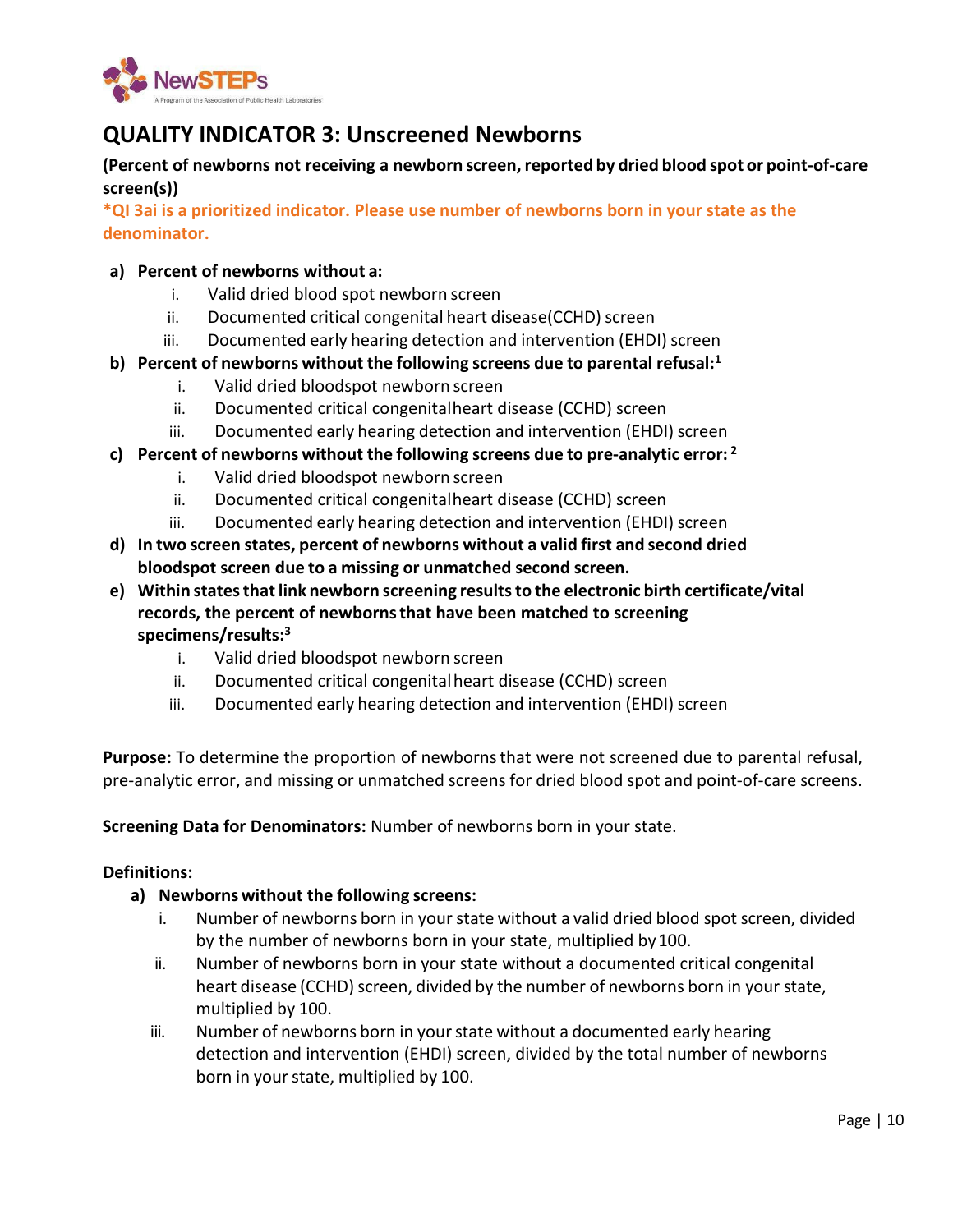

#### **b) Newborns without the following screens due to parental refusal: <sup>1</sup>**

- i. Number of newborns born in your state without a valid dried blood spot screen due to parental refusal, divided by the number of newborn born in yourstate considered, multiplied by100.
- ii. Number of newborns born in your state without a documented critical congenital heart disease (CCHD) screen due to parental refusal, divided by the number of newborns born in your state, multiplied by 100.
- iii. Number of newborns born in your state without a documented early hearing detection and intervention (EHDI) screen due to parental refusal, divided by the number of newborns born in your state, multiplied by 100.

#### **c) Newborns without the following screens due to pre-analytic errors: <sup>2</sup>**

- i. Number of newborns born in yourstate without a valid first dried blood spot screen due to pre-analytic error (e.g. specimen lost in transit, nurse forgot, newborn transferred to another hospital)<sup>4</sup>, divided by the number of newborns born in your state, multiplied by 100.
- ii. Number of newborns born in yourstate without a documented critical congenital heart disease (CCHD) screen due to pre-analytic error, (e.g. nurse forgot, newborn transferred to another hospital)<sup>4</sup>, divided by the number of newborns born in your state, multiplied by 100.
- iii. Number of newborns born in your state without a documented early hearing detection and intervention (EHDI) screen due to pre-analytic error (e.g. nurse forgot, newborn transferred to another hospital)<sup>4</sup>, divided by the number of newborns born in your state, multiplied by 100.
- **d) In two screen states, the number of newborns born in your state without a valid first and second dried blood spotscreen due to a missing or unmatched second dried blood spot screen, divided by the number of newborns born in yourstate, multiplied by 100.**
- **e) Within statesthatlink newborn screening resultsto the electronic birth certificates/vital records, newbornsthat have been matched to screening specimens/results without the following screens: <sup>4</sup>**
	- i. Number of newborns born in your state reported to have not received a valid dried blood spot newborn screen via the electronic birth certificates/vital records, divided by the number of newborns born in your state, multiplied by 100.
	- ii. Number of newborns born in your state reported to have not received a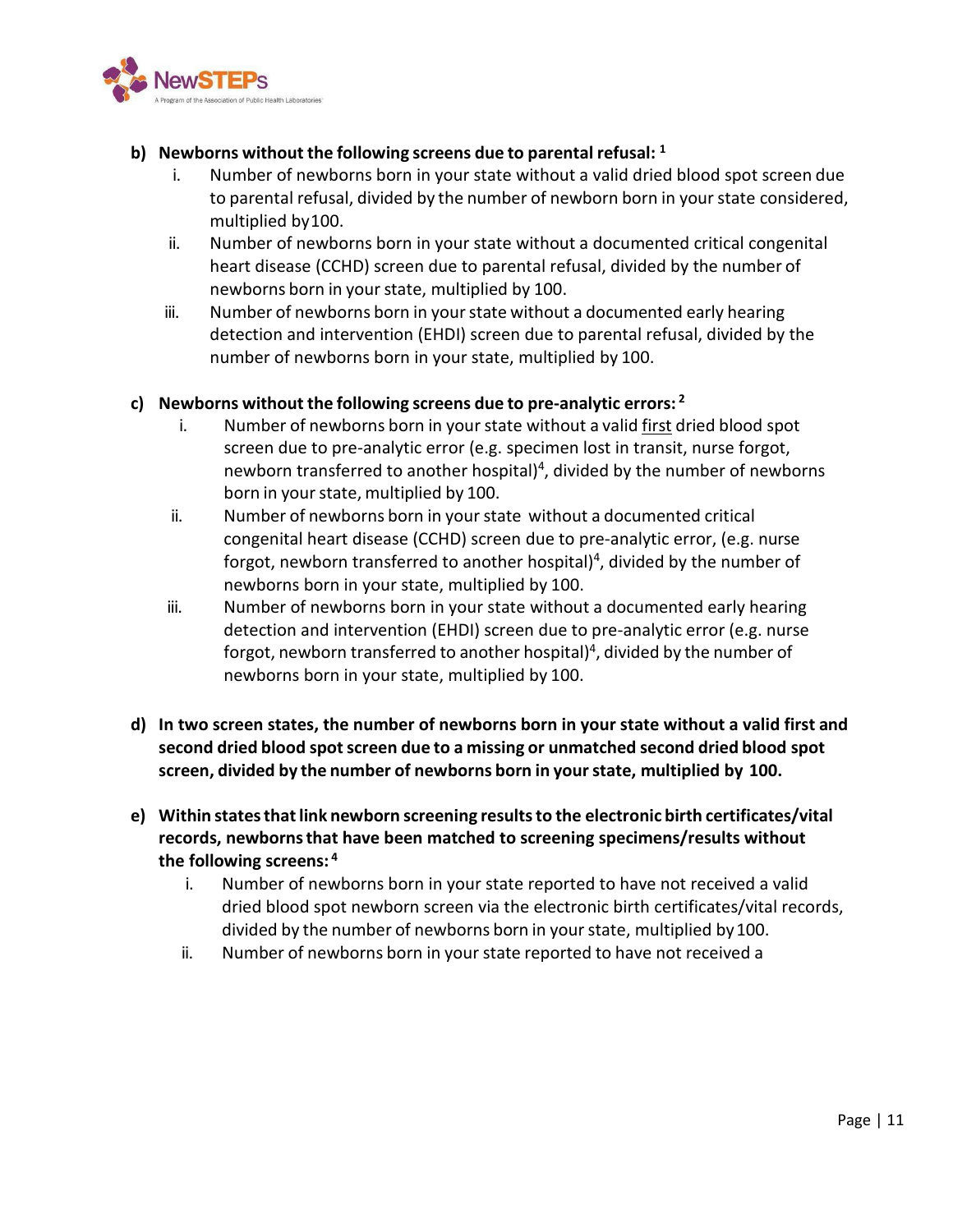

critical congenital heart disease (CCHD) screen via the electronic birth certificates/vital records, divided by the number of newborns born in your state, multiplied by100.

iii. Number of newborns born in your state reported to have not received an early hearing detection and intervention (EHDI) screen via the electronic birth certificates/vital records, divided by the number of newborns born in your state, multiplied by100.

- 1. The number of refusalsincludes only those known by the state program. In the NewSTEPs Repository, state profiles will measure how state newborn screening programs collect information on refusals for both dried blood spot newborn screening and point-of- care tests.
- 2. This includes any pre-analytic event, except for parental refusal, that would prevent the newborn from receiving a complete screen. For dried blood spot screens, some examples include: unacceptable specimens that never had a subsequent specimen requested, collected, or received at the laboratory, specimens lost in transit, or specimens for which hospital personnel forgot to either collect or ship the specimen. For point-of-care screens, some examples include: malfunctioning screening equipment, child discharged prior to screen, or misinterpretation of the point-of-carealgorithm.
- 3. Each state's capacity to link newborn screening dried blood spot information to vital statistics and electronic birth records will be captured in the NewSTEPs Repository under state profiles and data reported will reflect the state's policy for linking specimens.
- 4. For newborns who moved/transferred out of state prior to their newborn screen, confirm that a newborn screen was done before including them in the numerator.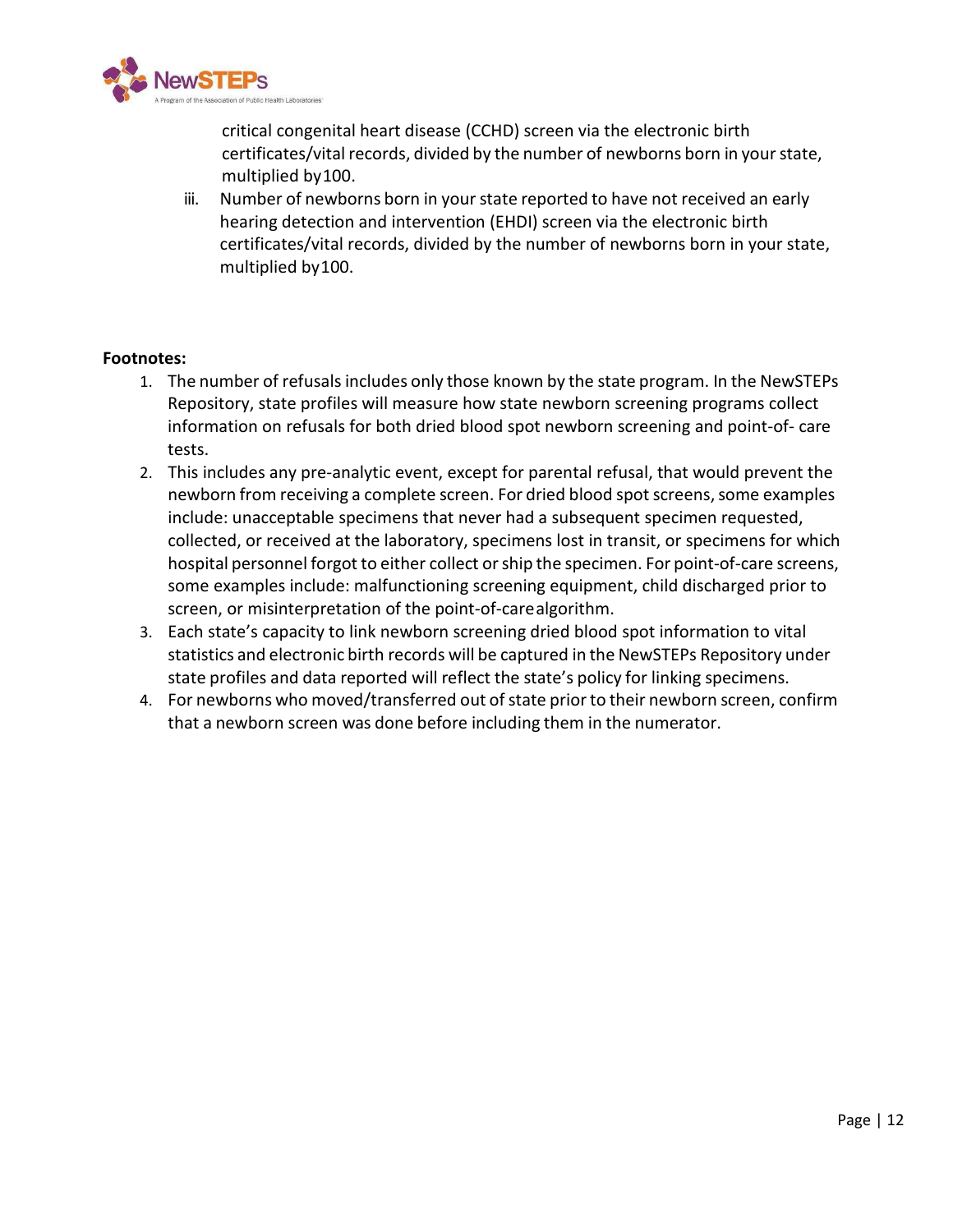

## <span id="page-13-0"></span>**QUALITY INDICATOR 4: Lost to Follow-Up**

**(Percent of infants, regardless of the number of specimens, that have no recorded final resolution with the newborn screening program)1**

**\*QI 4a, b and c are prioritized indicators.**

**Percent of infantsthat have no recorded finalresolution (confirmed diagnosis or diagnosisruled out by an appropriate medical professional)1 by 12 months of age, with the state newborn screening program following:**

- a) The receipt of an unacceptable dried blood spotspecimen.
- b) A borderline result for which a subsequent dried blood spot specimen was requested for repeat testing.
- c) An out-of-range result from a dried blood spotscreen requiring further clinical diagnostic workup by an appropriate medical professional.
- d) An out-of-range result from a critical congenital heart disease (CCHD) screen result requiring further clinical diagnostic workup by an appropriate medical professional. <sup>4</sup>
- e) An out-of-range result from an early hearing detection and intervention (EHDI) screen result requiring further clinical diagnostic workup by an appropriate medical professional. <sup>4</sup>

**Purpose:** To determine the percentage of infants that have no recorded final resolution (confirmed diagnosis or diagnosis ruled out by an appropriate medical professional)<sup>1</sup>, by 12 months of age, with the state newborn screening program due to not receiving appropriate screening, evaluation, and/or treatment; therefore, increasing the probability of harm to infants who are at-risk for a disorder on the newborn screeningpanel.

#### **Screening Data for Denominators:**

- a) Number of infants that had any unacceptable<sup>2</sup> dried blood spot specimen.
- b) Number of infants in the state requested to have a subsequent dried blood spot specimen for repeat testing following a borderline result.
- c) Number of infants that had an out-of-range result from a dried blood spot screen requiring clinical diagnostic workup by an appropriate medical professional. $3$
- d) Number of infants with an out-of-range result from a critical congenital heart disease (CCHD) screen requiring clinical diagnostic workup by an appropriate medical professional.
- e) Number of infants with an out-of-range result from an early hearing detection and intervention (EHDI) screen requiring clinical diagnostic workup by an appropriate medical professional.

#### **Definitions:**

a) Number of infants with an unacceptable dried blood spot specimen (and no previous or later acceptable specimen) that have no recorded final resolution (confirmed diagnosis or diagnosis ruled out by an appropriate medical professional)  $<sup>1</sup>$ , by 12 months of age, with the state</sup> newborn screening program, divided by the number of infants that had any unacceptable<sup>2</sup> dried blood spot specimen, multiplied by 100.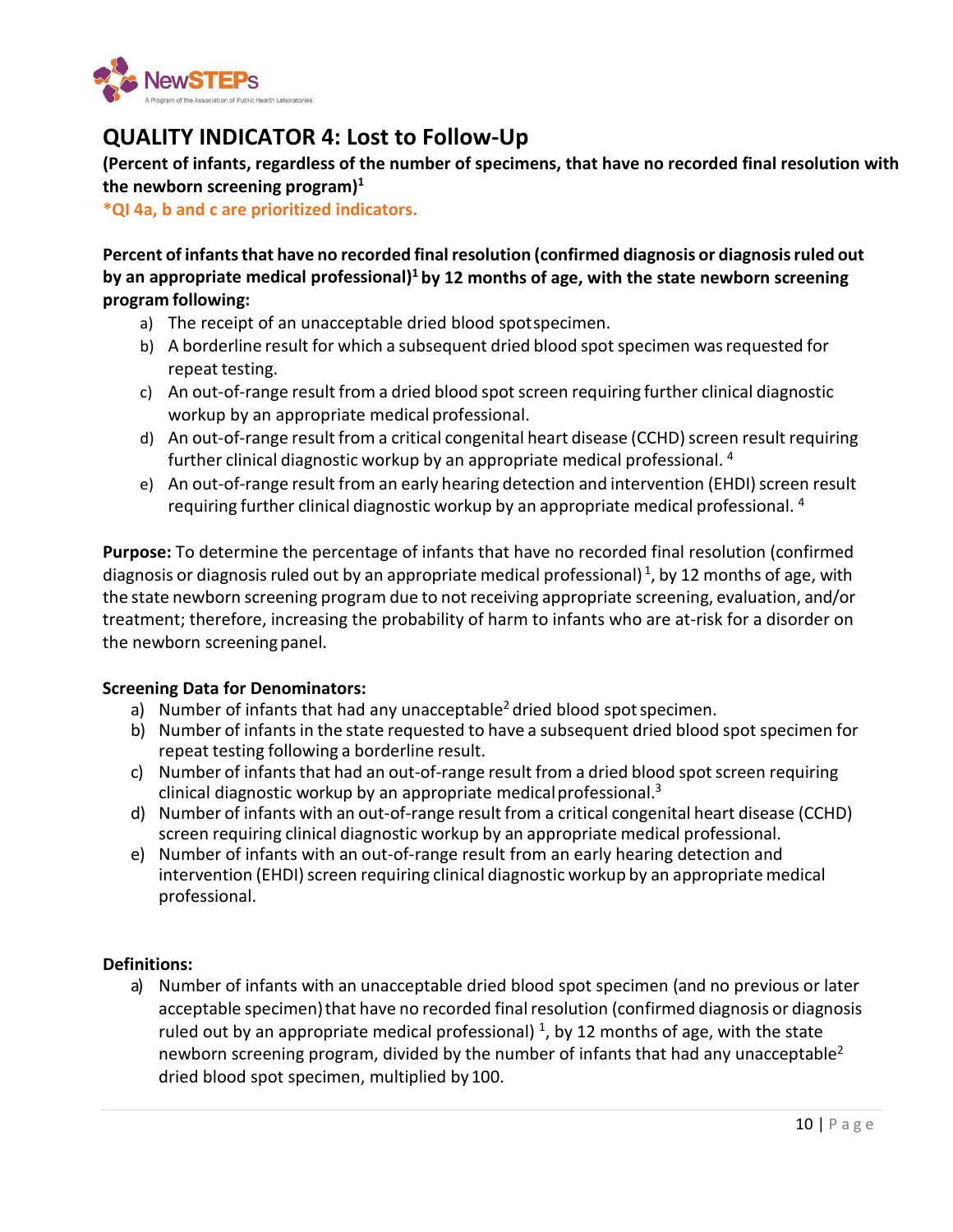

- b) Number of infants in which a subsequent dried blood specimen was requested for repeat testing following a borderline result from the first dried blood spot specimen that have no recorded final resolution (confirmed diagnosis or diagnosis ruled out by an appropriate medical professional)<sup>1</sup>, by 12 months of age, with the state newborn screening program, divided by the number of infants in the state requested to have a subsequent dried blood spot specimen for repeat testing following a borderline result from the first dried blood spot specimen, multiplied by100.
- c) Number of infants with an out-of-range result from a dried blood spot screen requiring further clinical diagnostic workup by an appropriate medical professional that have no recorded final resolution (confirmed diagnosis or diagnosis ruled out by an appropriate medical professional)  $<sup>1</sup>$ , by 12 months of age, with the state newborn screening program, divided by the number of</sup> infants that had an out-of-range result from a dried blood spot screen requiring clinical diagnostic workup by an appropriate medical professional, multiplied by 100.<sup>3</sup>
- d) Number of infants with an out-of-range result from a critical congenital heart disease (CCHD) screen requiring further clinical diagnostic workup by an appropriate medical professional that have no recorded final resolution (confirmed diagnosis or diagnosis ruled out by an appropriate medical professional)<sup>1</sup>, by 12 months of age, with the state newborn screening program , divided by the number of infants that had an out-of-range result from a critical congenital heart disease (CCHD) screen requiring further clinical diagnostic workup by an appropriate medical professional, multiplied by 100.<sup>4</sup>
- e) Number of infants with an out-of-range result from an early hearing detection and intervention (EHDI) screen that have no recorded final resolution (confirmed diagnosis or diagnosis ruled out by an appropriate medical professional)  $<sup>1</sup>$ , by 12 months of age, with the</sup> state newborn screening program, divided by the number of infants that had an out-of-range result from an early hearing detection and intervention (EHDI) screen requiring further clinical diagnostic workup by an appropriate medical professional, multiplied by 100. <sup>4</sup>

- 1. For the purposes of QI data collection, short term follow-up ends at the time of diagnosis or by ruling out of a diagnosis.
- 2. Unacceptable dried blood spot specimens excludes those collected in less than 24 hours [for exampleNeonatal Intensive Care Unit (NICU) infants].
- 3. This does not include requested subsequent specimens for repeat testing based on borderline results.
- 4. Documentation for critical congenital heart disease (CCHD) or early hearing detection and intervention (EHDI) screening should include confirmation that the infant received evaluation by an appropriate medical professional.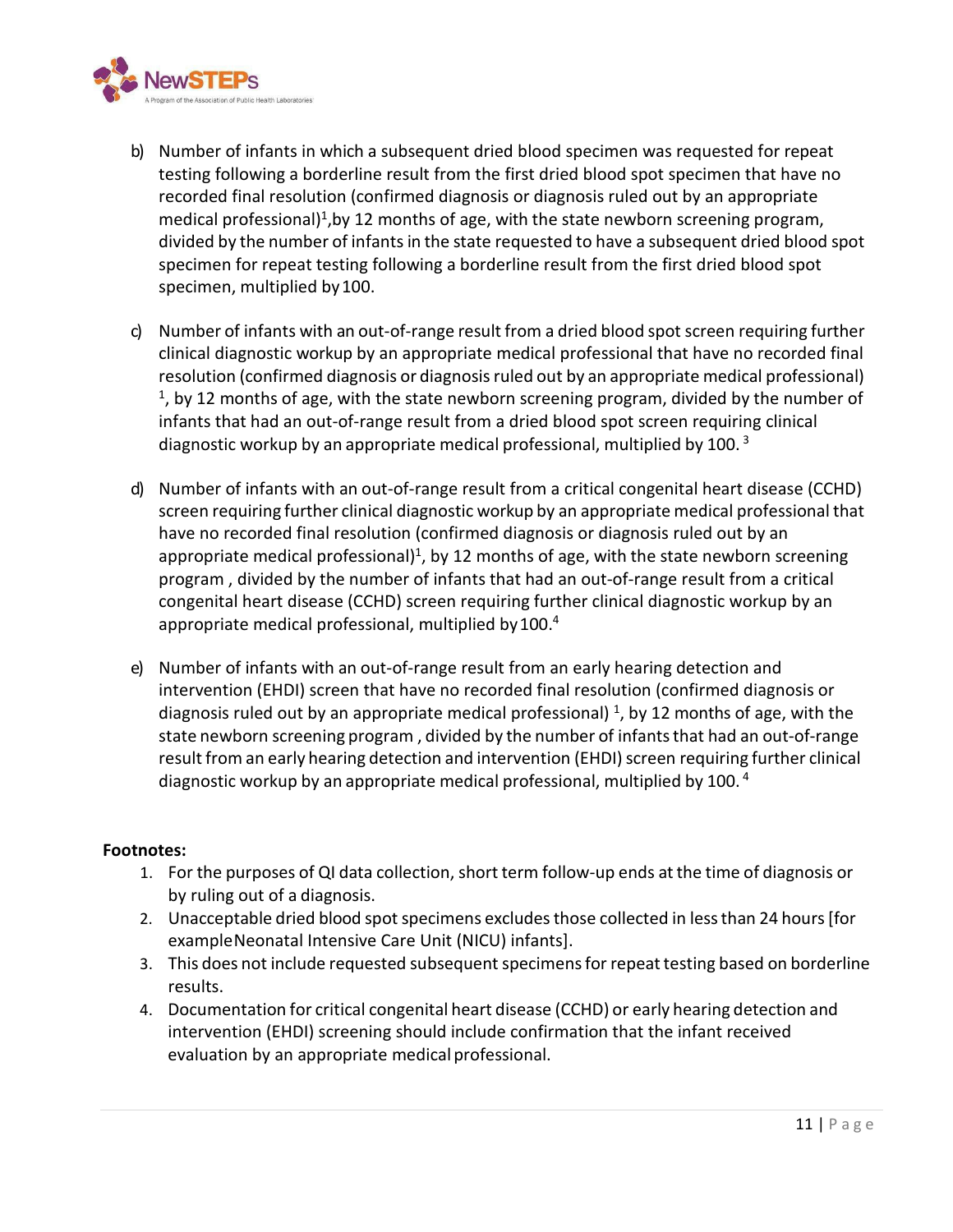

## <span id="page-15-0"></span>**QUALITY INDICATOR 5: Timeliness of NBS Activities**

**\*QI 5ai, bi, ci, cii, di, dii, diii, e, f and g are prioritized indicators. Please note that for QI 5g, only the denominator and total number of false positives are prioritized.** 

#### **Proportion of specimens/screens that were obtained during the following process intervals:**

- a) Time from birth to specimen collection/ point-of-care testing.
- b) Time from specimen collection to receipt at your state's newborn screening laboratory.<sup>1</sup>
- c) Time from specimen receipt at your state's newborn screening laboratory to reporting out specimen results.
- d) Time from birth to reportingout specimen results.
- e) Time from reporting out-of-range resultsto medical intervention by an appropriate medical professional for infants with a confirmed clinical diagnosis.
- f) Time from birth to confirmation of clinical diagnosis by an appropriate medical professional.
- g) For infants with an out-of-range newborn screen result requiring a clinical diagnostic workup by an appropriate medical professional, time from birth to determining if a result was a false positive.

**Purpose:** To identify time components of the newborn screening system that may be shortened in orderto shorten the time to identification of infants at risk for newborn screening disorders, thereby decreasing the risk of potential harm to infants who may be identified with a disorder on the newborn screening panel.

#### **Screening Data for Denominators:**

- a) The denominators for 5a.i 5a.v are calculated as the summation of values entered for each of the specified time categories in units of hours from birth to specimen collection/ point-ofcare testing:
	- i. Total number of first dried blood spot specimens collected.
	- ii. Total number of reported complete critical congenital heart disease (CCHD) screens.
	- iii. Total number of reported complete early detection and intervention (EHDI) screens.
	- iv. For two screen states, total number of first dried blood spot specimens collected for the second screen.
	- v. Total number of subsequent dried blood spot specimenscollected.
- b) The denominators for 5b.i and 5b.ii are calculated as the summation of values entered for the specified time categories in units of days from specimen collection to receipt at your state's newborn screening laboratory:
	- i. Total number of first dried blood spot specimens received at your state's newborn screening laboratory.
	- ii. Total number of subsequent dried blood spot specimens received at your state's newborn screening laboratory.
- c) The denominators for  $5c.i 5c.v$  are calculated as the summation of values entered for each of the specified time categories in units of days from specimen receipt at your state's newborn screening laboratory to reporting outresults:
	- i. Total number of dried blood spot specimens with out-of-range results requiring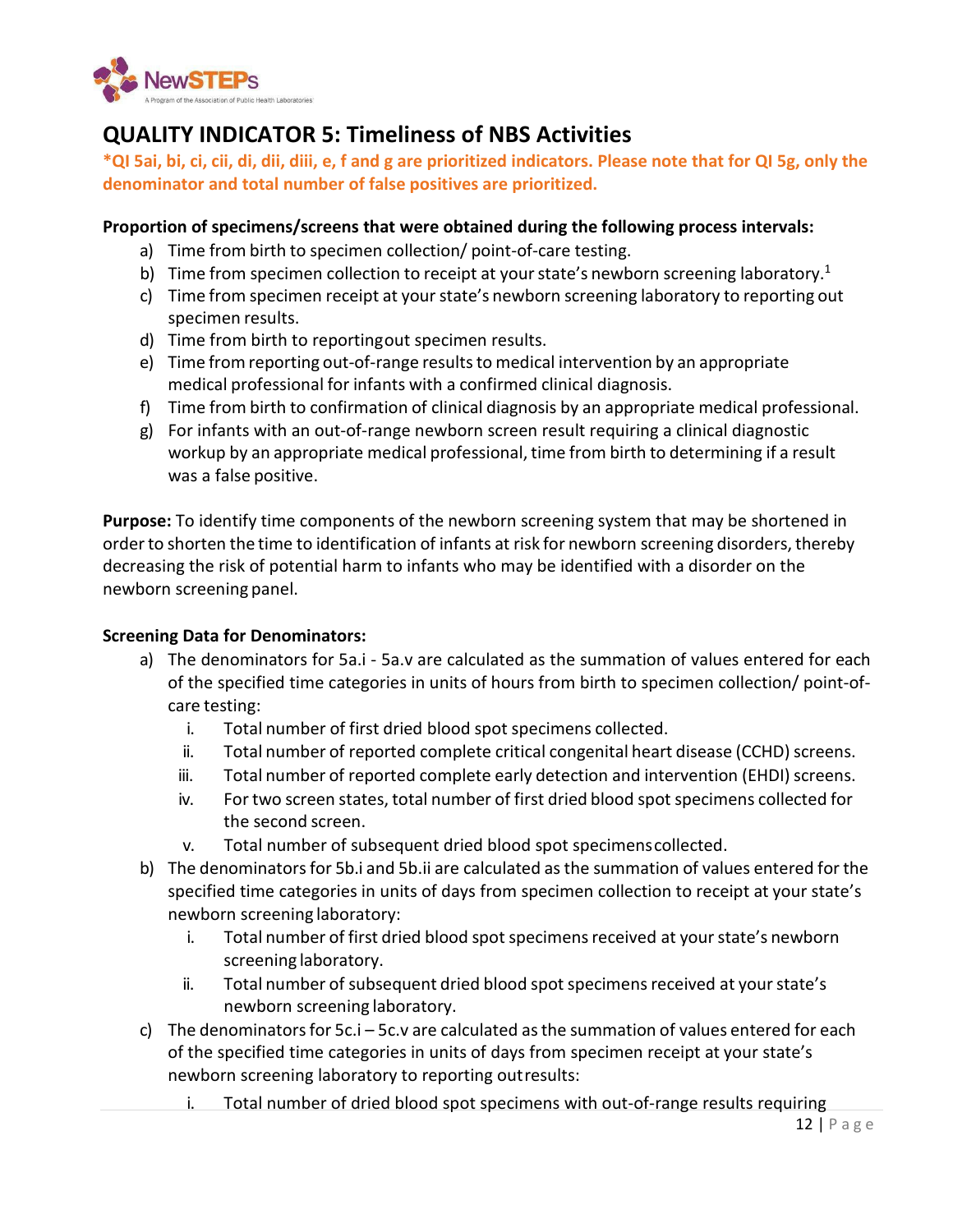

clinical diagnostic workup by an appropriate medical professional for time critical disorder. 2

- ii. Total number of dried blood spot specimens with out-of-range results requiring clinical diagnostic workup by an appropriate medical professional for non-time critical disorders.
- iii. Total number of first dried blood spot specimens with a normal or out-of-range result for any disorder.
- iv. Total number of subsequent dried blood spot specimens with a normal or out-ofrange result for any disorder.
- v. Total number of second screen dried blood spot specimens in two screen states with a normal or out-of-range result for anydisorder.
- d) The denominators for 5d.i 5d.iii are calculated as the summation of values entered for each of the specified time categories in units of days from birth to reporting out results:
	- i. Total number of dried blood spot specimens with out-of-range results requiring clinical diagnostic workup by an appropriate medical professional fortime critical disorders.2
	- ii. Total number of dried blood spot specimens with out-of-range results requiring clinical diagnostic workup by an appropriate medical professional for non-time critical disorders.
	- iii. Total number of first dried blood spot specimens with a normal or out-of-range result for any disorder.
	- iv. Total number of subsequent dried blood spot specimens with a normal or out-ofrange result for any disorder.
	- v. Total number of second screen dried blood spot specimens in two screen states with a normal or out-of-range result for anydisorder.
- e) No denominator is required. Data are pulled from cases entered into the NewSTEPs Repository and descriptive statistics are generated and displayed by disorder category.
- f) No denominator is required. Data are pulled from cases entered into the NewSTEPs Repository and descriptive statistics are generated and displayed by disorder category.
- g) Number of infants that had an out-of-range result requiring clinical diagnostic workup by an appropriate medical professionalfor:
	- i. A dried blood spot newborn screen.
	- ii. A critical congenital heart disease (CCHD) point-of-carescreen.
	- iii. An early hearing detection and intervention (EHDI) point-of-care screen.

#### **Definitions:**

- **a) Time from birth to specimen collection/ point-of-care testing with the number of specimens/screenstallied in the following categories:**
	- **Less than 12 hours from birth**
	- 12 to 24 hours from birth
	- Greater than 24 to 48 hours from birth
	- Greater than 48 to 72 hours from birth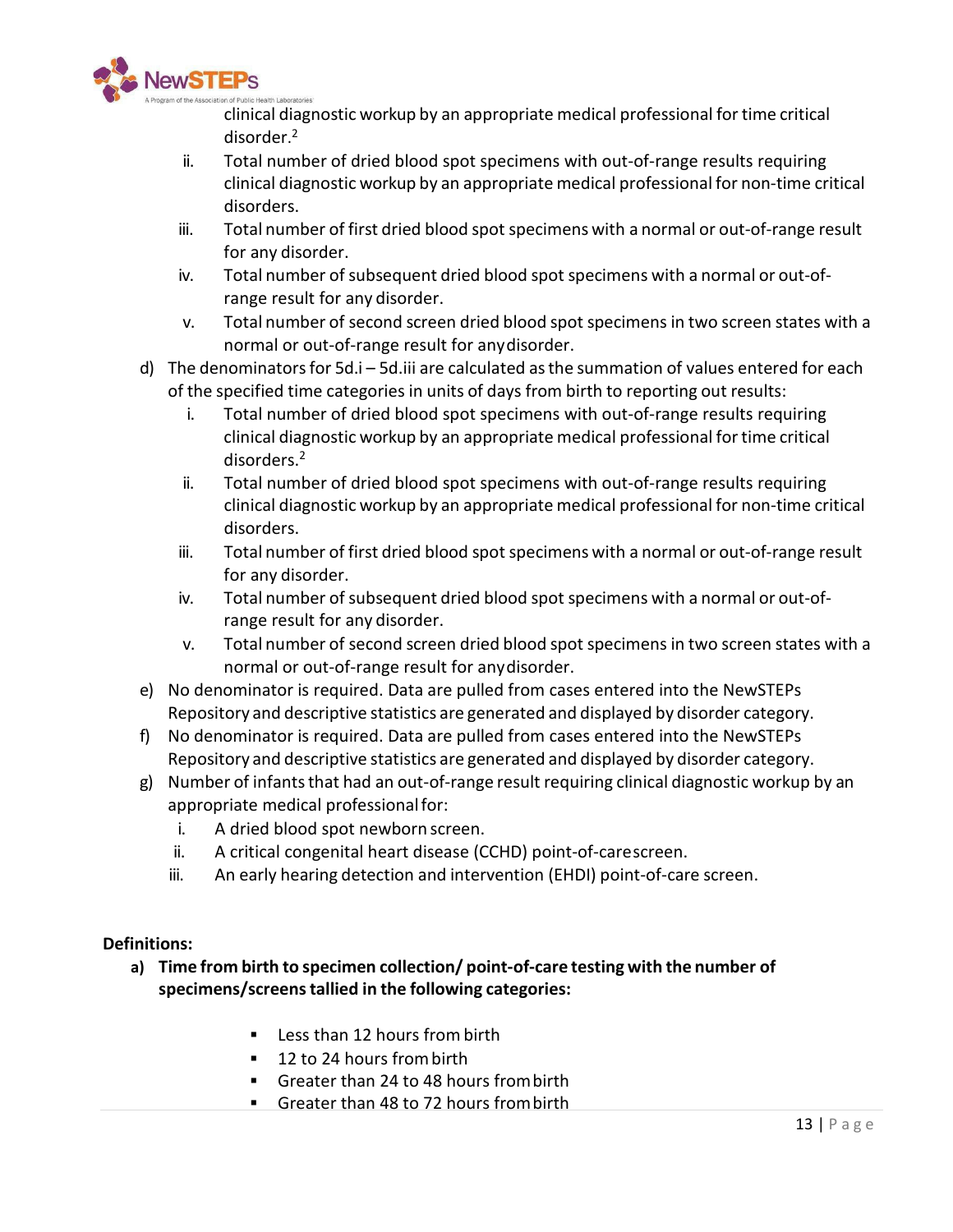

- Greater than 72 hours frombirth
- **Time elapsed unknown**
- i. Number of first dried blood spot specimens collected in the specified time categories in units of hours from birth, divided by the total number of first dried blood spot specimens collected. Total number of first dried blood spot specimens collected is calculated through the summation of values entered for each time category.
- ii. Number of reported critical congenital heart disease (CCHD) screens completed in the specified time categories in units of hours from birth, divided by the total number of critical congenital heart disease (CCHD) screens. Total number of reported complete critical congenital heart disease (CCHD) screens is calculated through the summation of values entered for each time category.
- iii. Number of reported early hearing detection and intervention (EHDI) screens completed in the specified time categories in units of hours from birth, divided by the total number of early hearing detection and intervention (EHDI) screens. Total number of reported complete early hearing detection and intervention (EHDI) screens is calculated through the summation of values entered for each time category.
- iv. In two screen states, number of first dried blood spot specimens collected for the second screen in the following time categories in units of days from birth, divided by the total number of first dried blood spot specimens collected forthe second screen. Total number of first dried blood spot specimens collected for the second screen is calculated through the summation of values entered for each time category.
	- Less than 7 days from birth
	- 7 to10 days from birth
	- 11 to 14 days from birth
	- 15 days or more from birth
	- **Time elapsed unknown**
- v. Number of subsequent dried blood spot specimens collected in the specified time categories in units of days from birth, divided by the total number of subsequent dried blood spot specimens collected. Total number of subsequent dried blood spot specimens collected is calculated through the summation of values entered for each time category.
	- Less than 7 days from birth
	- 7 to10 days from birth
	- 11 to 14 days from birth
	- 15 days or more from birth
	- Time elapsed unknown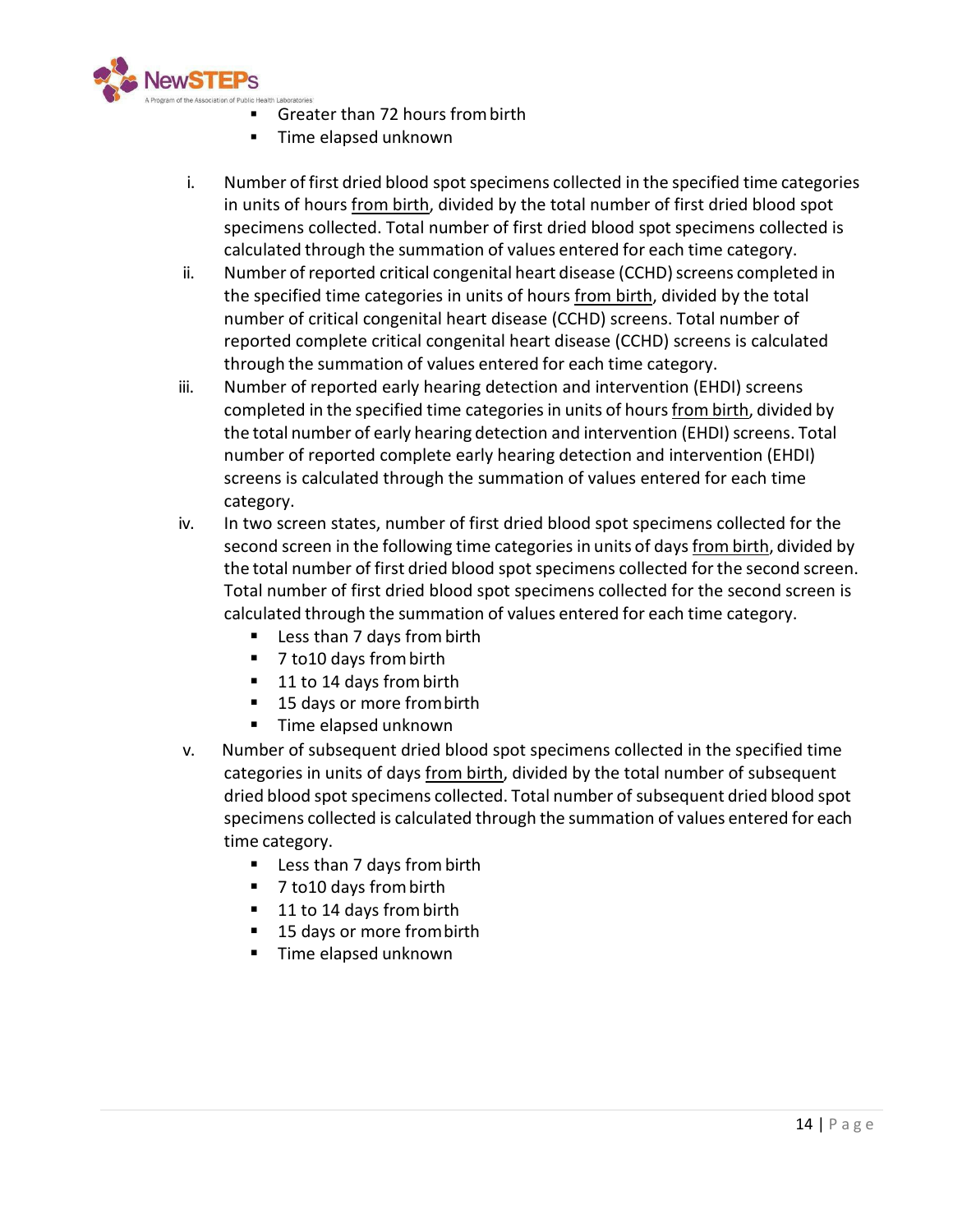

#### **b) Time from specimen collection to receipt by lab with the number of specimenstallied in the following categories:**

- Same day as collection (Day 0)
- Day after collection (Day 1)
- Day 2 after collection (Day 2)
- Day 3 after collection (Day 3)
- Day 4 after collection (Day 4)
- Day 5 after collection (Day 5)
- Day 6 after collection (Day 6)
- Greater than or equal to Day 7 after collection (>=Day 7)
- Time elapsed unknown

*Please calculate time from collection to receipt by lab as follows: (RECEIPT DATE) – (COLLECTION DATE). Results will be integer valuesin whole units of days.*

- i. Number of first dried blood spot specimens received at your state's newborn screening laboratory in the specified time categories in units of days from specimen collection, divided by the total number of first dried blood spot specimens received at your state's newborn screening laboratory. Total number of first dried blood spot specimens received is calculated through the summation of values entered for each time category.
- ii. Number of subsequent dried blood spot specimens received at your state's newborn screening laboratory in the specified time categories in units of days from specimen collection, divided by the total number of subsequent dried blood spot specimens received at your state's newborn screening laboratory. Total number of subsequent dried blood spot specimens received is calculated through the summation of values entered for each time category.
- **c) Time from specimen receipt at your state's newborn screening laboratory to reporting out specimen results, with the number ofspecimenstallied in the following categories(includes all first and subsequentspecimens):**
	- **Same day as receipt at lab (Day 0)**
	- Day after receipt at lab (Day 1)
	- Day 2 after receipt at lab (Day 2)
	- Day 3 after receipt at lab (Day 3)
	- Day 4 after receipt at lab (Day 4)
	- Day 5 after receipt at lab (Day5)
	- Day 6 after receipt at lab (Day 6)
	- Greater than or equal to Day 7 after receipt at lab (>=Day 7)
	- **Time elapsed unknown**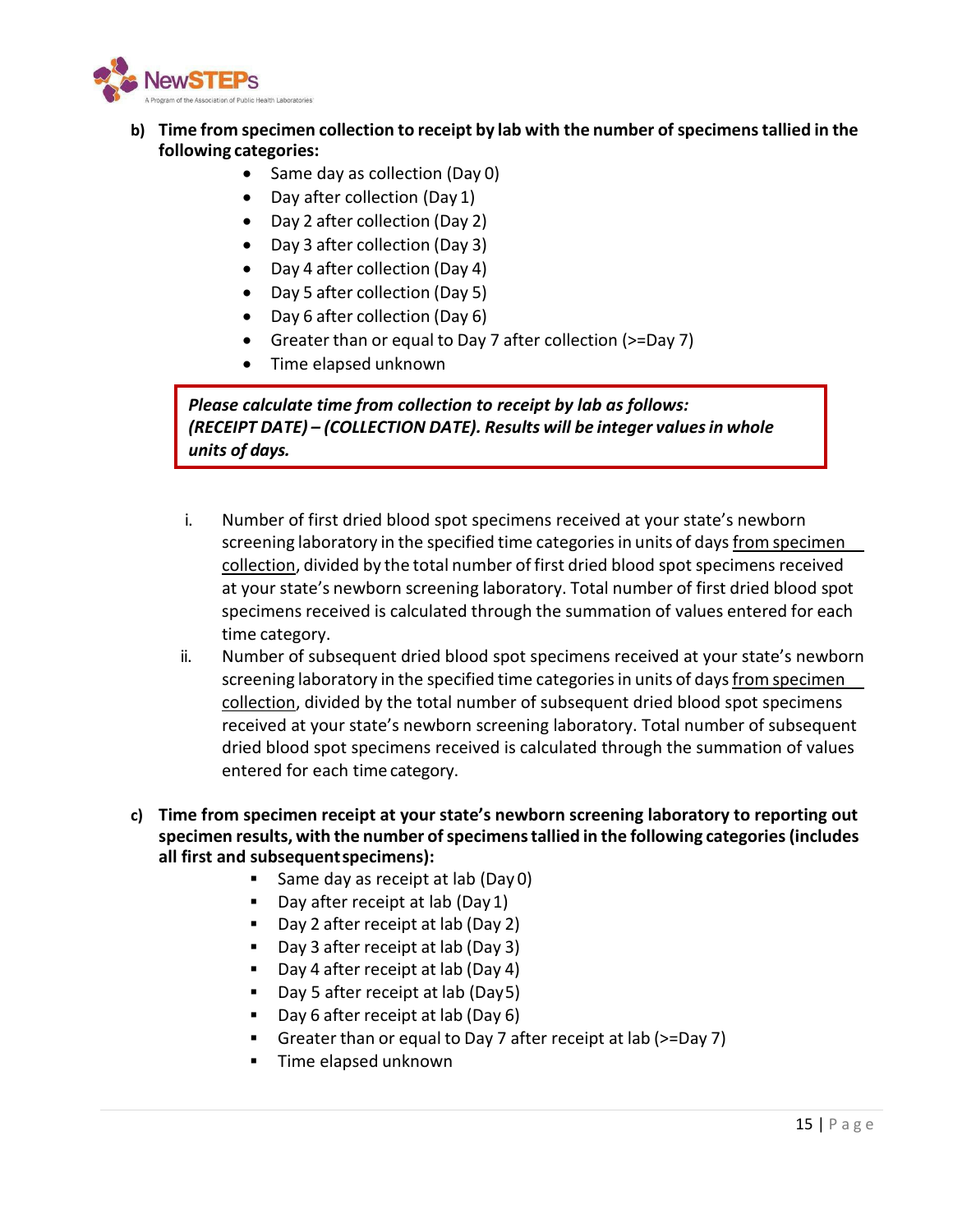

*Please calculate time from receipt at lab to reporting out specimen results as follows: (REPORTING OUT DATE) – (RECEIPT DATE). Results will be integer values in whole units of days.*

- 2 i. For time critical disorders **:** Number of dried blood spot specimens with out-of-range results requiring clinical diagnostic workup by an appropriate medical professional, for time critical disorders, reported out in the specified time categories in units of days from specimen receipt at your state's newborn screening laboratory, divided by the total number of dried blood spot specimens with out-of-range results requiring clinical diagnostic workup by an appropriate medical professional for time critical disorders. Total number of dried blood spot specimens with out-of-range results requiring clinical diagnostic workup by an appropriate medical professional for time critical disorders is calculated through the summation of values entered for each time category.
- ii. For non-time critical disorders: Number of dried blood spot specimens with out-ofrange results requiring clinical diagnostic workup by an appropriate medical professional, for non-time critical disorders, reported out in the specified time categories in units of days from specimen receipt at your state's newborn screening laboratory, divided by the total number of dried blood spot specimens with out-ofrange results requiring clinical diagnostic workup by an appropriate medical professional for non-time critical disorders. Total number of dried blood spot specimens with out-of-range results requiring clinical diagnostic workup by an appropriate medical professional for non-time critical disorders, is calculated through the summation of values entered for each time category.
- iii. Normal and out-of-range results for all disorders **from first dried blood spot specimens**: Number of first dried blood spot specimens with a normal or out-of-range result for any disorder reported out in the specified time categories in units of days from specimen receipt at your state's newborn screening laboratory, divided by the total number of first dried blood spot specimens with a normal or out-of-range result for any disorder. Total number of first dried blood spot specimens with a normal or outof-range result for any disorder is calculated through the summation of values entered for each time category.
- iv. Normal and out-of-range resultsfor all disorders**from subsequent dried blood spot specimens**: Number of subsequent dried blood spotspecimens with a normal or out-ofrange result for any disorder reported out in the specified time categories in units of days from specimen receipt at your state's newborn screening laboratory, divided by the total number of subsequent dried blood spot specimens with a normal or out-ofrange result for any disorder. Total number of subsequent dried blood spot specimens with a normal or out-of-range result for any disorder is calculated through the summation of values entered for each time category.
- v. In two screen states, normal and out-of-range results for all disorders **from second screen dried blood spot specimens**: Number of second screen dried blood spot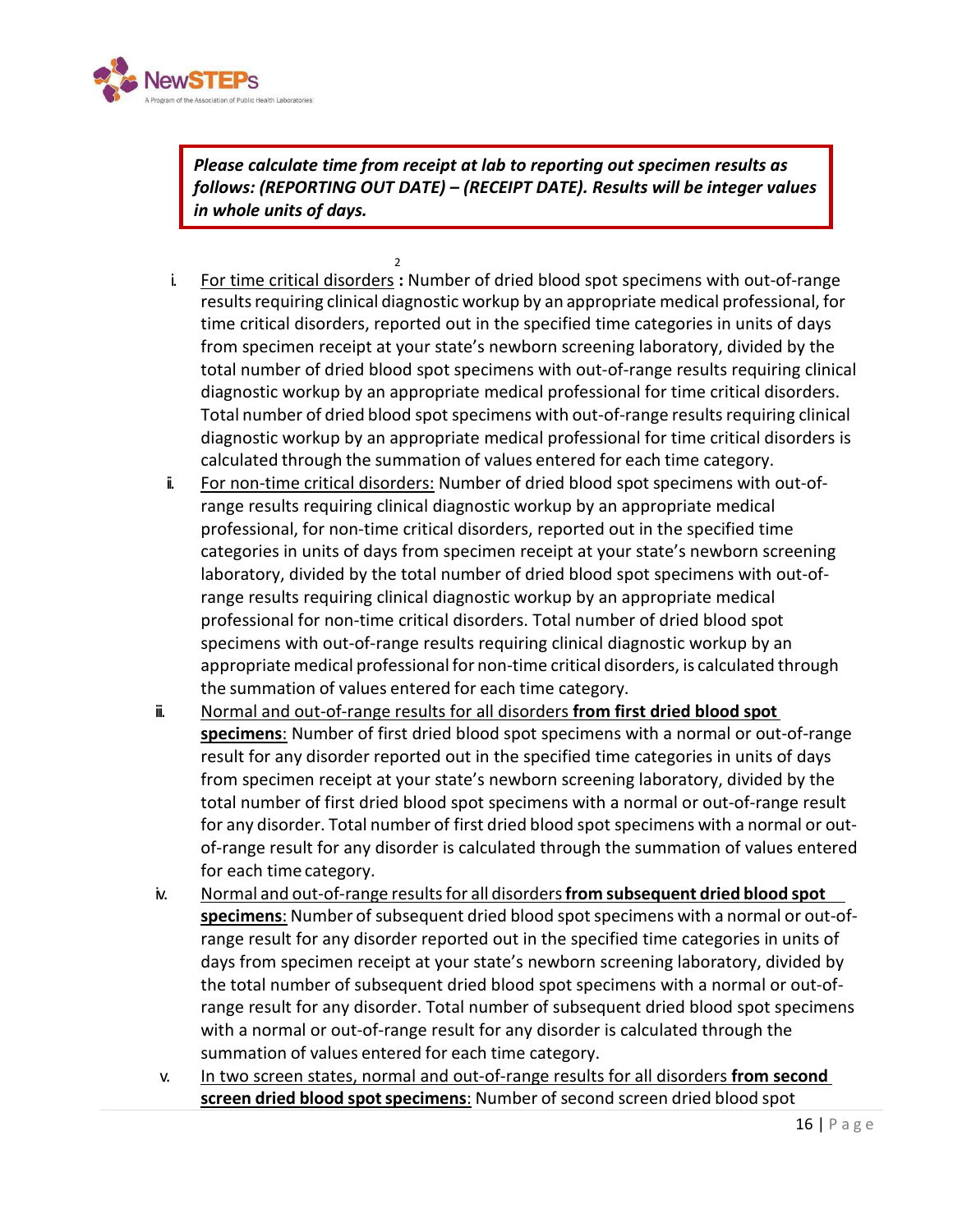

specimens with a normal or out-of-range result for any disorder reported out in the specified time categories in units of days from specimen receipt at your state's newborn screening laboratory, divided by the total number of second screen dried blood spot specimens in with a normal or out-of-range result for any disorder. Total number of second screen dried blood spot specimens with a normal or out-of-range result for any disorder is calculated through the summation of values entered for each time category.

#### **d) Time from birth to reporting out specimen results, with the number ofspecimenstallied in the following categories(includes all first and subsequentspecimens):**

- Less than or equal to Day 2 after birth (<=Day2)
- Day 3 after birth (Day3)
- Day 4 after birth (Day4)
- Day 5 after birth (Day5)
- Day 6 after birth (Day6)
- Day 7 after birth (Day 7)
- Day 8 after birth (Day8)
- Day 9 after birth (Day 9)
- Greater than or equal to Day 10 after birth (>=Day 10)
- **Time elapsed unknown**

*Please calculate time from birth to reporting out specimen results as follows: (BIRTH DATE) – (REPPORTING OUT DATE). Results will be integer valuesin whole units of days.*

- 2 i. For time critical disorders **:** Number of dried blood spot specimens with out-of-range results requiring clinical diagnostic workup by an appropriate medical professional, for time critical disorders, reported out in the specified time categories in units of days from birth, divided by the total number of dried blood spot specimens with outof-range results requiring clinical diagnostic workup by an appropriate medical professional for time critical disorders. Total number of dried blood spot specimens with out-of-range results requiring clinical diagnostic workup by an appropriate medical professional for time critical disorders is calculated through the summation of values entered for each time category.
- ii. For non-time critical disorders: Number of dried blood spot specimens with out-ofrange results requiring clinical diagnostic workup by an appropriate medical professional, for non-time critical disorders, reported out in the specified time categoriesin units of days from birth, divided by the total number of dried blood spot specimens with out-of-range results requiring clinical diagnostic workup by an appropriate medical professional for non-time critical disorders. Total number of dried blood spot specimens with out-of-range results requiring clinical diagnostic workup by an appropriate medical professional for non-time critical disorders is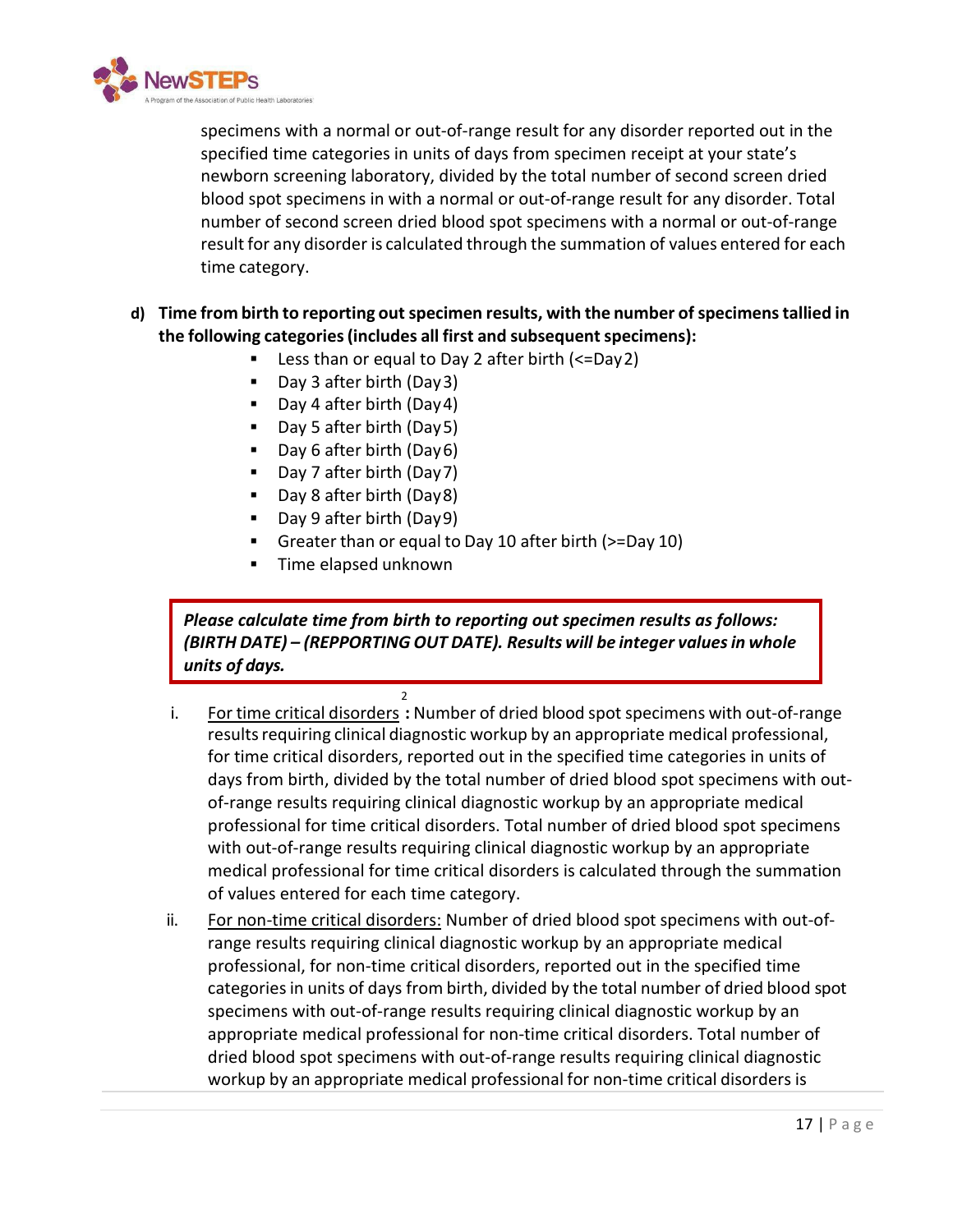

calculated through the summation of values entered for each time category.

- iii. Normal and out-of-range resultsfor all disorders**from first dried blood spot specimens**: Number of first dried blood spotspecimens with a normal or out-of-range result for any disorder reported out in the specified time categories in units of days from birth, divided by the total number of first dried blood spot specimens with a normal or out-of-range result for any disorder. Total number of first dried blood spot specimens with a normal or out-of-range result for any disorder is calculated through the summation of values entered for each time category.
- iv. Normal and out-of-range resultsfor all disorders**from subsequent dried blood spot specimens**: Number of subsequent dried blood spotspecimens with a normal or outof-range result for any disorder reported out in the specified time categories in units of days from birth, divided by the total number of subsequent dried blood spot specimens with a normal or out-of-range result for any disorder. Total number of subsequent dried blood spot specimens with a normal or out-of-range result for any disorder is calculated through the summation of values entered for each time category.
- v. In two screen states, normal and out-of-range results for all disorders **from second screen dried blood spot specimens**: Number of second screen dried blood spot specimens with a normal or out-of-range result for any disorder reported out in the specified time categories in units of days from birth, divided by the total number of second screen dried blood spot specimens with a normal or out-of-range result for any disorder. Total number of second screen dried blood spot specimens with a normal or out-of-range result for any disorder is calculated through the summation of values entered for each time category.
- **e) Time from reporting out-of-range results requiring clinical diagnostic workup by an appropriate medical professional to medical intervention3 by an appropriate medical professional for infants with a confirmed clinical diagnosis:** QI-5e requires infants with a confirmed clinical diagnosis to be entered as a case in the NewSTEPs Repository<sup>4</sup> with time from reporting out-of-range results to intervention by a medical professional entered in units of days. A table for QI-5e is automatically generated that pulls and aggregates necessary case data from the NewSTEPs Repository. Descriptive statistics generated in the table include: the total number of infants diagnosed with a disorder within the appropriate disorder category; the median time elapsed from reporting out-of-range resultsto intervention by an appropriate medical professional; and the minimum and maximum time elapsed in units of days. All information in this table is reported by disorder category.<sup>5</sup>
- **f) Time from birth to confirmation of clinical diagnosis:** QI-5f requires infants with a confirmed clinical diagnosis to be entered as a case in the NewSTEPs Repository<sup>4</sup> with time from reporting out-of-range results to intervention by a medical professional entered in units of days. A table for QI-5e is automatically generated that pulls and aggregates necessary case data from the NewSTEPs Repository. Descriptive statistics generated in the table include: the total number of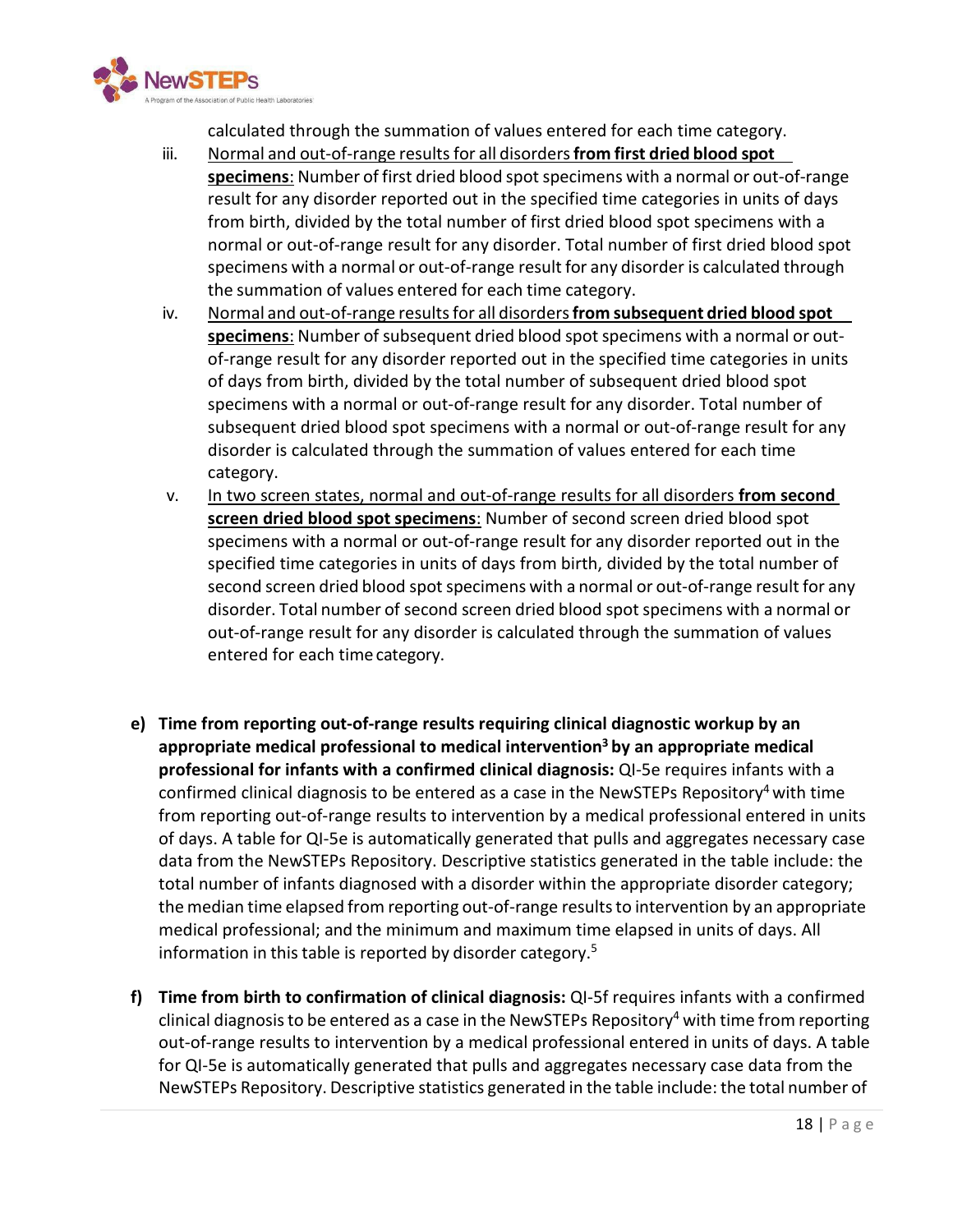

infants diagnosed with a disorder within the appropriate disorder category; the median time elapsed from birth to confirmation of a clinical diagnosis; and the minimum and maximum time elapsed in units of days. All information in this table is reported by disorder category.<sup>5</sup>

- **g) Forinfants with an out-of-range newborn screen resultrequiring a clinical diagnostic workup by an appropriate medical professional, time from birth to determining if a result was a false positive, with the number of false positives tallied in the following categories, reported by disorder category5**:
	- Total number of analytical false positives called out
	- No false positives called out
	- **Less than 7 days after birth**
	- 7-14 days after birth
	- 15 days to 1 month after birth
	- Greater than 1 month to 2 months afterbirth
	- Greater than 2 monthsto 6 months after birth
	- Greater than 6 months to 9 months after birth
	- Greater 9 months to 12 months afterbirth
	- Greater than 12 months after birth
	- **Time elapsed unknown**
	- i. Number of infants requiring clinical diagnostic workup by an appropriate medical professional due to an out-of-range result from the dried blood spotscreen determined to be a false-positive result in the specified time intervals from birth*,* reported by disorder category, divided by the number of infants that had an out-of-range result from a dried blood spot screen requiring clinical diagnostic workup by an appropriate medical professional, multiplied by 100. 6
	- ii. Number of infants requiring clinical diagnostic workup by an appropriate medical professional due to an out-of-range result from the critical congenital heart disease (CCHD) screen determined to be a false-positive result in the specified time intervals from birth, divided by the number of infants with an out-of-range result from a critical congenital heart disease (CCHD) screen requiring clinical diagnostic workup by an appropriate medical professional, multiplied by100.
	- iii. Number of infants requiring clinical diagnostic workup by an appropriate medical professional due to an out-of-range result from the early hearing detection and intervention (EHDI) screen determined to be a false-positive result in the specified time intervals from birth, divided by the number of infants with an out-of-range result from an early hearing detection and intervention (EHDI) screen requiring clinical diagnostic workup by an appropriate medical professional, multiplied by100.

#### Quick Tips

- Time from birth to collection (QI5a) is the only measure collected in the unit of hours. All other measures (QI 5b-d) are collected in the unit of days (i.e. will be an integer in units of wholedays).
- Each quality indicator has a designated measure for first, subsequent and routine second screens. Please ensure that you separate out these screens and enter them in the appropriate fields.
- For [time critical disorders](https://www.newsteps.org/sites/default/files/case-definitions/qi_source_document_time_critical_disorders_0.pdf) (QI5c.i, QI5d.i) and non-time critical disorders (QI5c.ii and QI5d.ii), NewSTEPs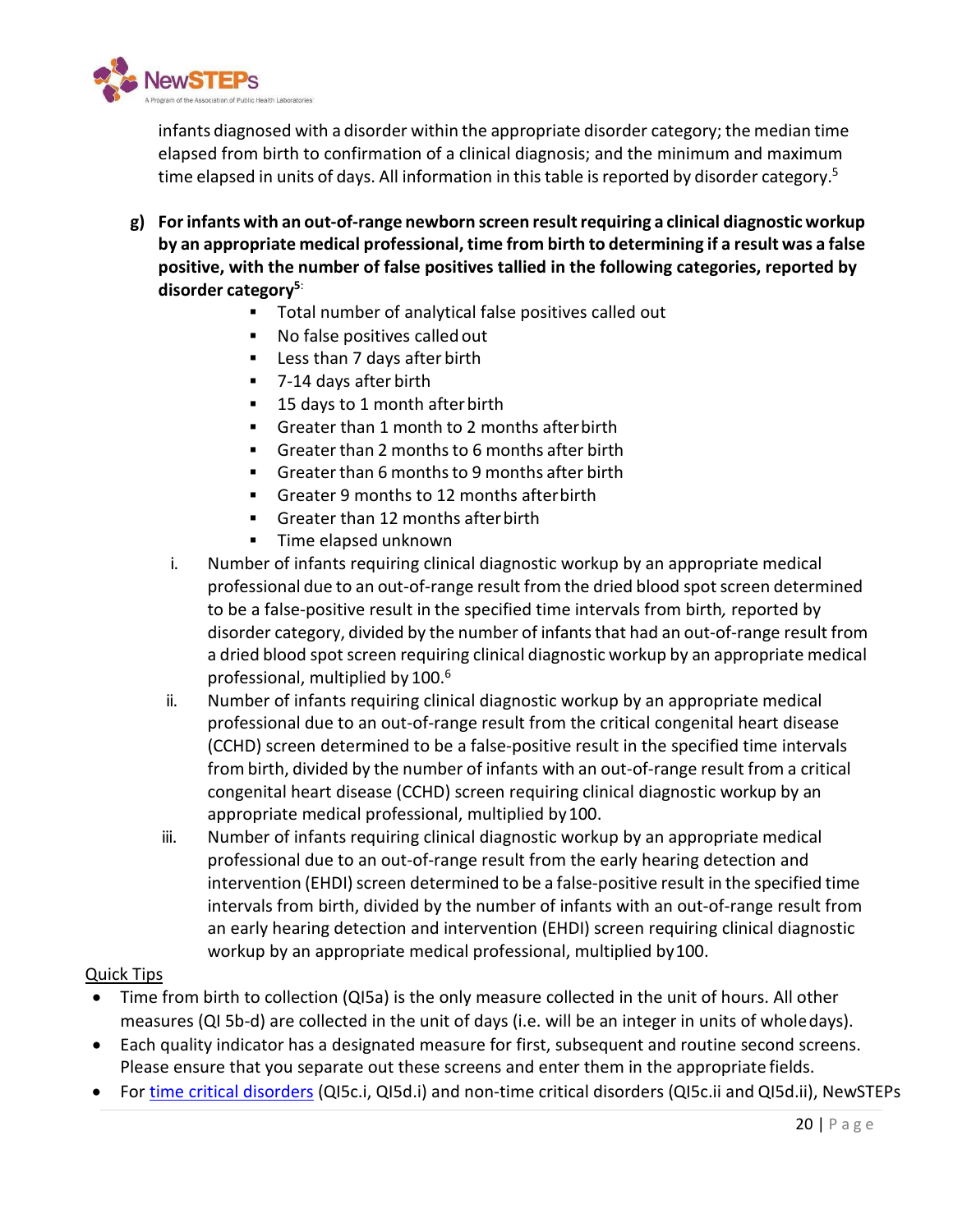

does not specify whether these measures should include first specimens, subsequent specimens, or both. The purpose of this quality indicator is to capture the time it takes to interpret the result or act on that result. For this measure, time intervals should be calculated using the report-out times for the earliest specimen tested that detected the borderline or out-of-range result that led to an infant seeking diagnostic work-up by a medical professional -. *Please note that this is different than the ACHDNC guidelines, which only asks for initial specimens.*

- o Calculate time to report out using the **first specimen** if :
	- a. An out-of-range result was detected on the first specimen
	- b. An out-of-range result was detected on the first specimen and confirmed on the subsequent specimen
	- c. A borderline result was detected on the first specimen and an out-of-range result was detected on the subsequent specimen during repeat testing
	- d. A first specimen was unsatisfactory, *tested*, and detected the out-of-range result (i.e. unsatisfactory first specimen detected an out-of-range result).
- o Calculate the time to report out using the **subsequent specimen** if the first specimen was unsatisfactory, *not tested*, and the resulting subsequent specimen detected an out-ofrange result during repeat testing
- o For **two-screen states**, calculate the time to report out using the specimen from which the out-of-range was detected.

- 1. In the NewSTEPs Repository, state profiles will gather information on how newborn screening programs define *receipt at laboratory and how this is recorded*: Definition of receipt by lab: a) courier drop off; b) logged in by lab staff (electronic or manual); c) when testing isinitiated; or d) Other, please describe**.** Recording of Specimen receipt by lab: a) Date and time stamp (Gold standard); b) Date stamp; c) Other, pleasedescribe.
- 2. Time Critical Disorders: The following table is from the Secretary's Advisory Committee on Heritable Disorders in Newborns and Children's (ACHDNC) recommendations on timeliness in newborn screening and was created based on the Society for Inherited Metabolic Disorders (SIMD) position statement and expert opinion from metabolic geneticists, hematologists, endocrinologist and pulmonologists.

| <b>Organic Acid</b><br><b>Conditions</b>                         | <b>Fatty Acid</b><br><b>Oxidation</b><br><b>Disorders</b>           | <b>Amino Acid</b><br><b>Disorders</b> | <b>Other Disorders</b>                  |
|------------------------------------------------------------------|---------------------------------------------------------------------|---------------------------------------|-----------------------------------------|
| Propionic acidemia<br>(PROP)                                     | Medium chain acyl-<br>CoA-dehydrogenase<br>deficiency (MCADD)       | Argininosuccinic aciduria<br>(ASA)    | Classic Galactosemia<br>(GALT)          |
| Methylmalonic<br>acidemia<br>(methylmalonyl-CoA<br>mutase) (MUT) | Very Long chain<br>acyl-CoA<br>dehydrogenase<br>deficiency (VLCADD) | Citrullinemia type-1 (CIT)            | Congenital adrenal<br>hyperplasia (CAH) |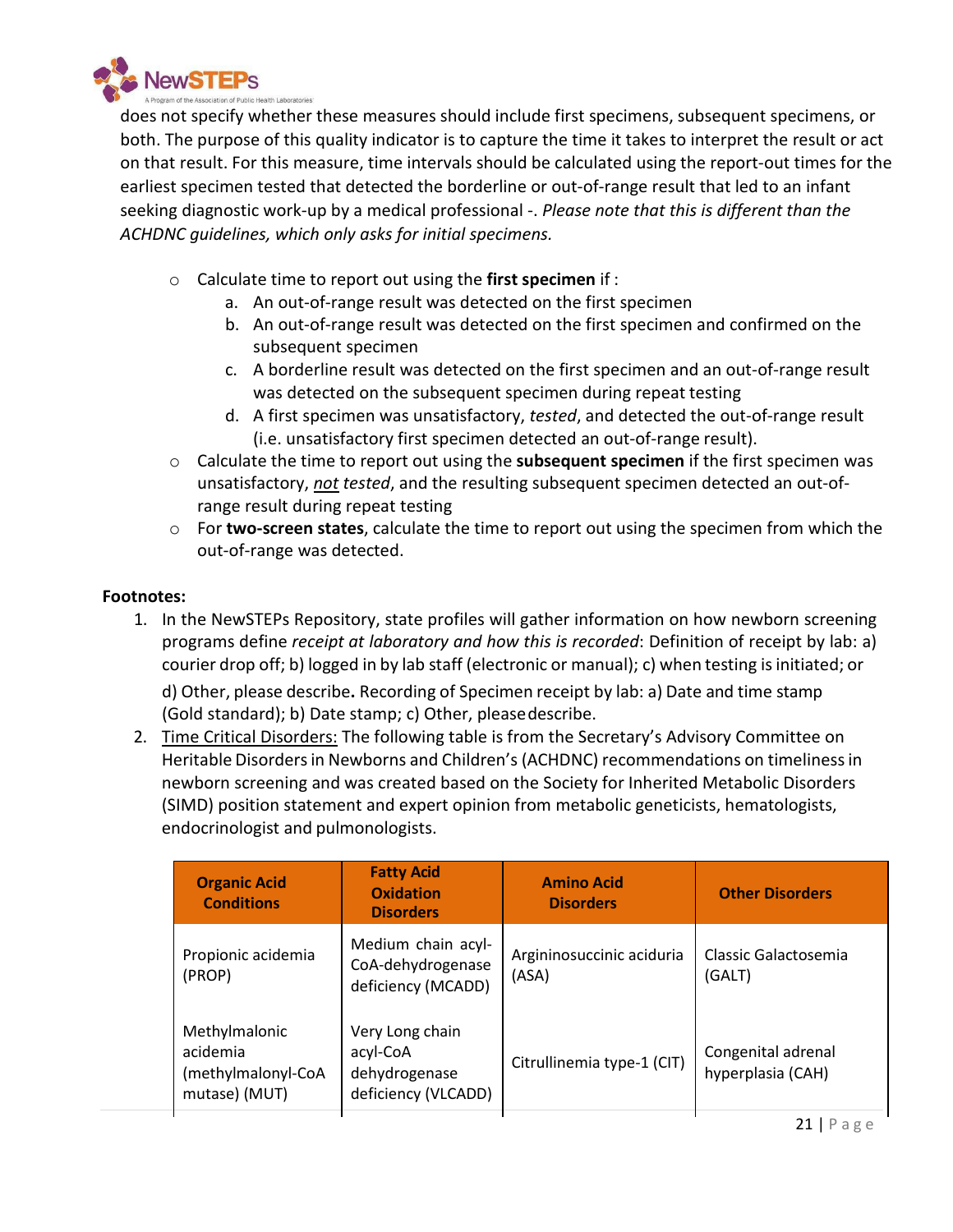

| am of the Association of Public Health Laboratories" |                                                                           |                                     |  |
|------------------------------------------------------|---------------------------------------------------------------------------|-------------------------------------|--|
| Isovaleric acidemia<br>(IVA)                         | Long chain L-3-<br>hydroxyacyl-CoA<br>dehydrogenase<br>deficiency (LCHAD) | Maple syrup urine<br>disease (MSUD) |  |
| 3-Hydroxy-3-<br>methyglutaric<br>aciduria (HMG       | Trifunctional protein<br>deficiency (TFP)                                 |                                     |  |
| Holocarboxylase<br>synthase deficiency<br>(MCD)      |                                                                           |                                     |  |
| β-Ketothiolase<br>deficiency (BKT)                   |                                                                           |                                     |  |
| Glutaric Aciduria,<br>Type 1 (GA1)                   |                                                                           |                                     |  |

- 3. A definition of medical intervention can be found in Appendix A: Glossary of Terms.
- 4. Individual cases of early hearing detection and intervention (EHDI) are not collected in the NewSTEPs Repository at thistime.
- 5. A list of disorder categories can be found in Appendix A: Glossary of Terms
- 6. All newborns for whom a specimen was received, whether acceptable or unacceptable should be included in this count. This does not include refusals, deaths or blank specimen cards.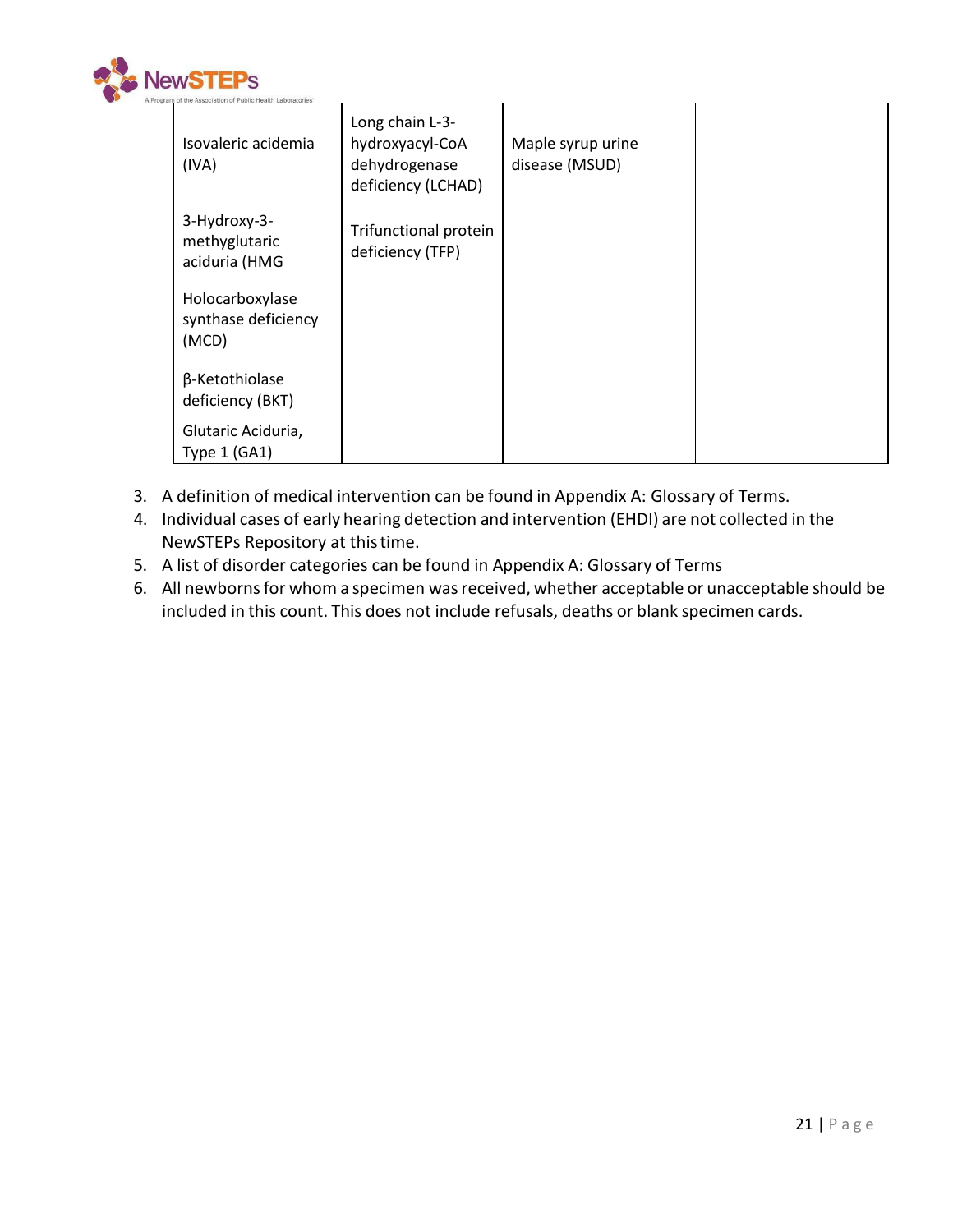

## <span id="page-25-0"></span>**QUALITY INDICATOR 6: Screen Positives**

#### **(Percent of infants with an out-of-rangenewborn screen result requiring clinical diagnostic workup by**

**an appropriate medical professional,reported by disorder category) 1, <sup>2</sup>**

**\*QI 6a is a prioritized indicator.** 

**Purpose:** To determine the percentage of infants with an out-of-range newborn screen result requiring further clinical diagnostic workup by a health care professional, reported by disorder category  $1, 2$ .

#### **Screening Data for Denominators:**

- a) Number of newborns, born in your state that received a dried blood spot screen whose specimen was received at your newborn screening laboratory.<sup>3</sup>
- b) Number of newborns, born in yourstate that received a critical congenital heart disease (CCHD) screen.
- c) Number of newborns, born in your state that received an early hearing detection and intervention (EHDI) screen.

#### **Definitions:**

- a) Number of infants with an out-of-range result from the dried blood spot screen requiring clinical diagnostic workup by an appropriate medical professional, reported by disorder category<sup>1, 2</sup>, divided by the number of newborns, born in your state that received a dried blood spot screen whose specimen was received at your newborn screening laboratory  $3$ , multiplied by 100.
- b) Number of infants with an out-of-range result from the critical congenital heart disease (CCHD) screen, requiring clinical diagnostic workup by an appropriate medical professional, divided by the number of newborns, born in your state that received a critical congenital heart disease (CCHD) screen, multiplied by100.
- c) Number of infants with an out-of-range result from the early hearing detection and intervention (EHDI) screen, requiring clinical workup by an appropriate medical professional, divided by the number of newborns, born in yourstate that received an early hearing detection and intervention (EHDI) screen, multiplied by 100.

- 1. In the NewSTEPs Repository, state profiles will collect information regarding what screening protocols each NBS program uses for NICU infants.
- 2. A list of disorder categories can be found in Appendix A: Glossary of Terms.
- 3. All newborns for whom a specimen was received, whether acceptable or unacceptable should be included in this count. This does not include refusals, deaths or blank specimen cards.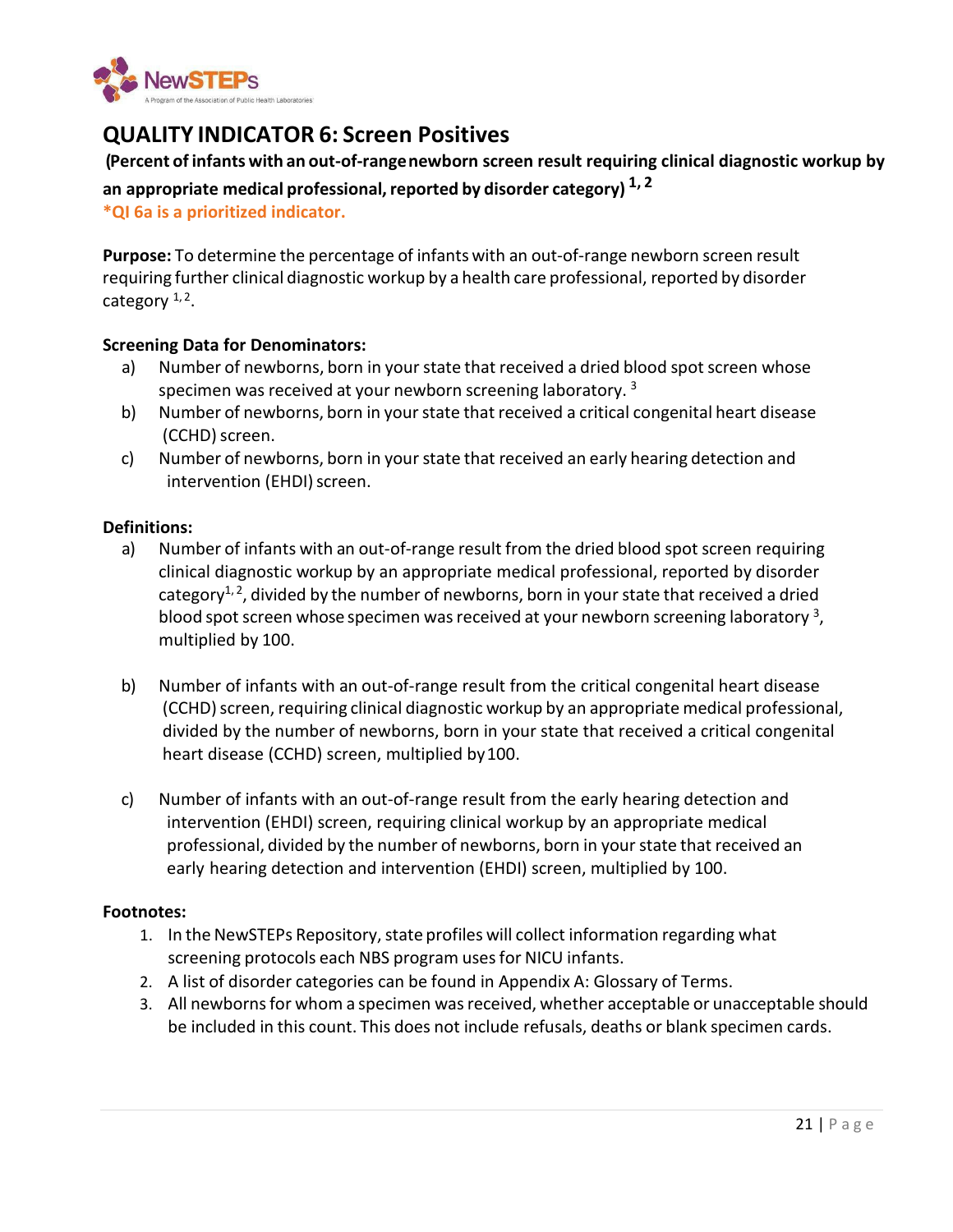

## <span id="page-26-0"></span>**QUALITY INDICATOR 7: Confirmed Positives**

#### **(Percent of disorders detected by newborn screening with a confirmed diagnosis by an appropriate medical professional)**

#### **\*QI 7ai is a prioritized indicator.**

- a) Birth prevalence of disorders detected by newborn screening with a confirmed diagnosis by an appropriate medical professional, reported bydisorder.
- b) Percent of disorders detected from the first dried blood spot specimen with a confirmed diagnosis by an appropriate medical professional, reported by disorder.<sup>1</sup>
- c) Percent of disorders detected from a subsequent dried blood spot specimen with a confirmed diagnosis by an appropriate medical professional, reported by disorder.1
- d) In two screen states, percent of disorders detected by the second newborn screen with a confirmed diagnosis by an appropriate medical professional physician (dried blood spot test only), reported by disorder.

**Purpose:** To determine the percentage of each disorder detected by newborn screening for each state.

#### **Screening Data for Denominators:**

- a) Number of newborns, born in your state thatreceived:
	- i. A dried blood spot screen whose specimen was received at your state's newborn screening laboratory, reported by disorder.<sup>2</sup>
	- ii. A critical congenital heart disease (CCHD) screen.
- b) Total number of infants born in your state with a confirmed diagnosis of a disorder on your state's newborn screening panel by an appropriate medical professional, reported by disorder.<sup>3</sup> This denominator will be automatically generated based on the number of cases entered into the NewSTEPs data repository for a particular disorder.
- c) Total number of infants born in your state with a confirmed diagnosis of a disorder on your state's newborn screening panel by an appropriate medical professional, reported by disorder.<sup>3</sup> This denominator will be automatically generated based on the number of cases entered into the NewSTEPs data repository for a particular disorder.
- d) Total number of infants born in yourstate with a confirmed diagnosis of a disorder on your state's newborn screening panel by an appropriate medical professional, reported by disorder. <sup>3</sup> This denominator will be automatically generated based on the number of cases entered into the NewSTEPs data repository for a particular disorder.

**Definitions:** Quality Indicator 7 requires individual infants with a confirmed diagnosis of a disorder on your state's newborn screening panel to be entered as a case in the NewSTEPs Repository. A table is automatically generated that pulls and aggregates necessary case data. Information in the table includes percentages based on the specifications described below. All information in the tables are reported by disorder.1

**a) Birth prevalence of disorders detected by newborn screening with a confirmed diagnosis by a physician, reported by disorder:**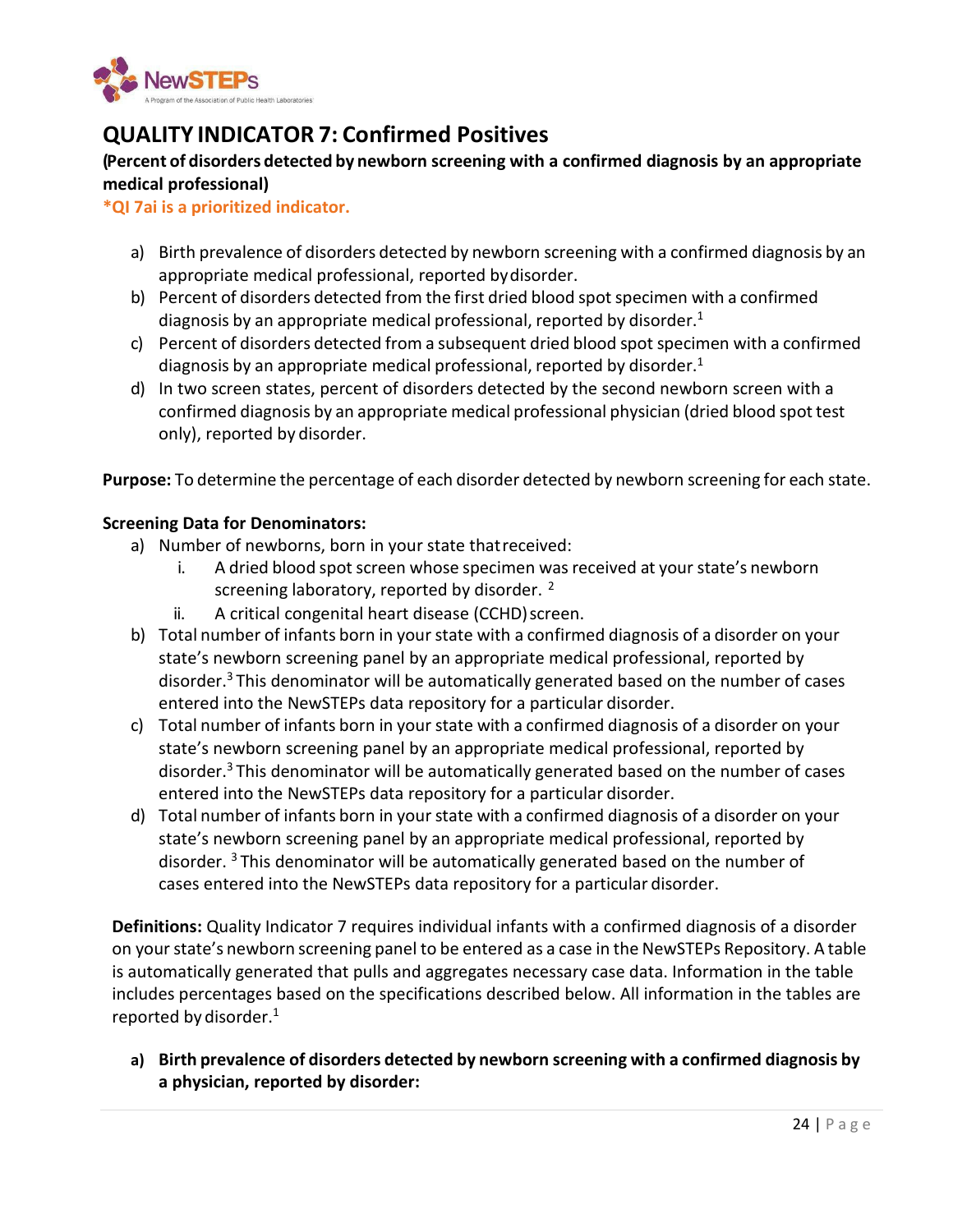

Number of infants with an out-of-range result from a first or subsequent dried blood spot specimen requiring clinical diagnostic workup by an appropriate medical professional and with a confirmed diagnosis of a disorder on your state's newborn screening panel by an appropriate medical professional, divided by the number of newborns, born in your state that received a dried blood spot screen whose specimen was received at your newborn screening laboratory, reported by disorder.<sup>2</sup>

- ii. Number of infants with an out-of-range result from a critical congenital heart disease (CCHD) screen, requiring clinical diagnostic workup by an appropriate medical professional and with a confirmed diagnosis by an appropriate medical professional, divided by the number of newborns, born in yourstate that received a critical congenital heart disease (CCHD) screen.
- **b) Percent of disorders detected by the first dried blood spot specimen for each disorder:**  Number of infants with an out-of-range result from the first dried blood spot specimen, requiring clinical diagnostic workup by an appropriate medical professional and with a confirmed diagnosis of a disorder on your state's newborn screening panel by an appropriate medical professional, divided by the total number of infants born in your state with a confirmed diagnosis of a disorder on your state's newborn screening panel by an appropriate medical professional, reported bydisorder.
- **c) Percent of disorders detected by a subsequent dried blood spot specimen with a confirmed diagnosis by an appropriate medical profession, reported by disorder (dried blood spot test only):** Number of infants with an out-of-range result from a subsequent dried blood spot specimen, requiring clinical diagnostic workup by an appropriate medical professional and with a confirmed diagnosis of a disorder on your state's newborn screening panel by an appropriate medical professional, divided by the total number of infants born in your state with a confirmed diagnosis of a disorder on your state's newborn screening panel by an appropriate medical professional, reported bydisorder.
- **d) In two screen states only, percent of disorders detected by the second newborn screen for each disorder (dried blood spot test only):** Number of infants with an out-of-range result from the second dried blood spot screen that did not have an out-of-range result from the first dried blood spot screen, requiring clinical diagnostic workup by an appropriate medical professional and with a confirmed diagnosis of a disorder on your state's newborn screening panel by an appropriate medical professional, divided by the total number of infants born in your state with a confirmed diagnosis of a disorder on your state's newborn screening panel by an appropriate medical professional, reported bydisorder.

- 1. Individual cases of early hearing detection and intervention (EHDI) are not collected in the NewSTEPs Repository.
- 2. All newborns from whom a specimen was received, whether acceptable or unacceptable, should be included in this count. This does not include refusals, deaths or blankspecimen cards.
- 3. Data are pulled from the cases entered into the NewSTEPs Repository. The denominator is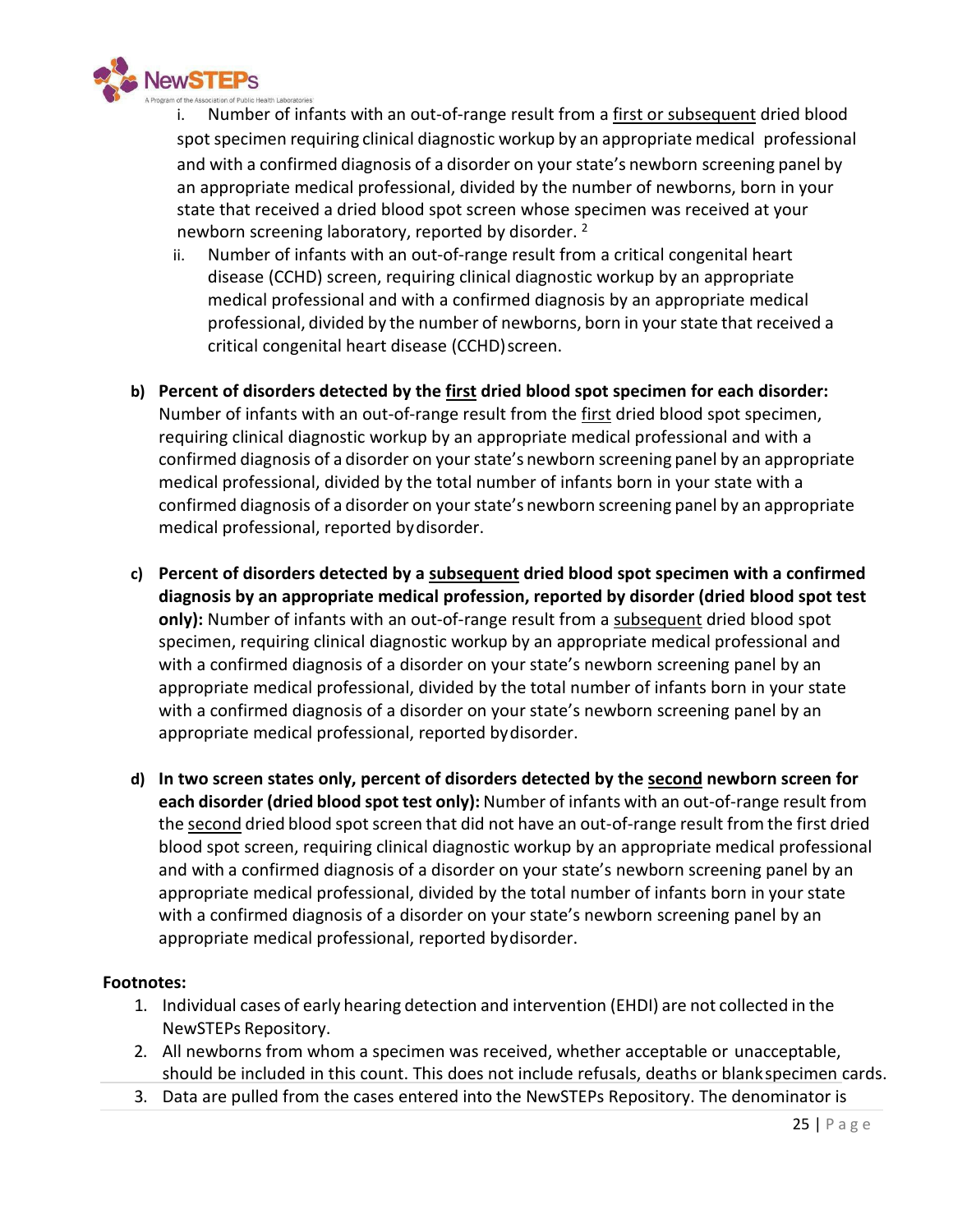

**CALCULATED ASSOCIALD FOR DEAL TRANGE CONFIRMATION CONFIRMATION** CALCULATED AS CONFIRMED diagnosis entered into the repository for each disorder.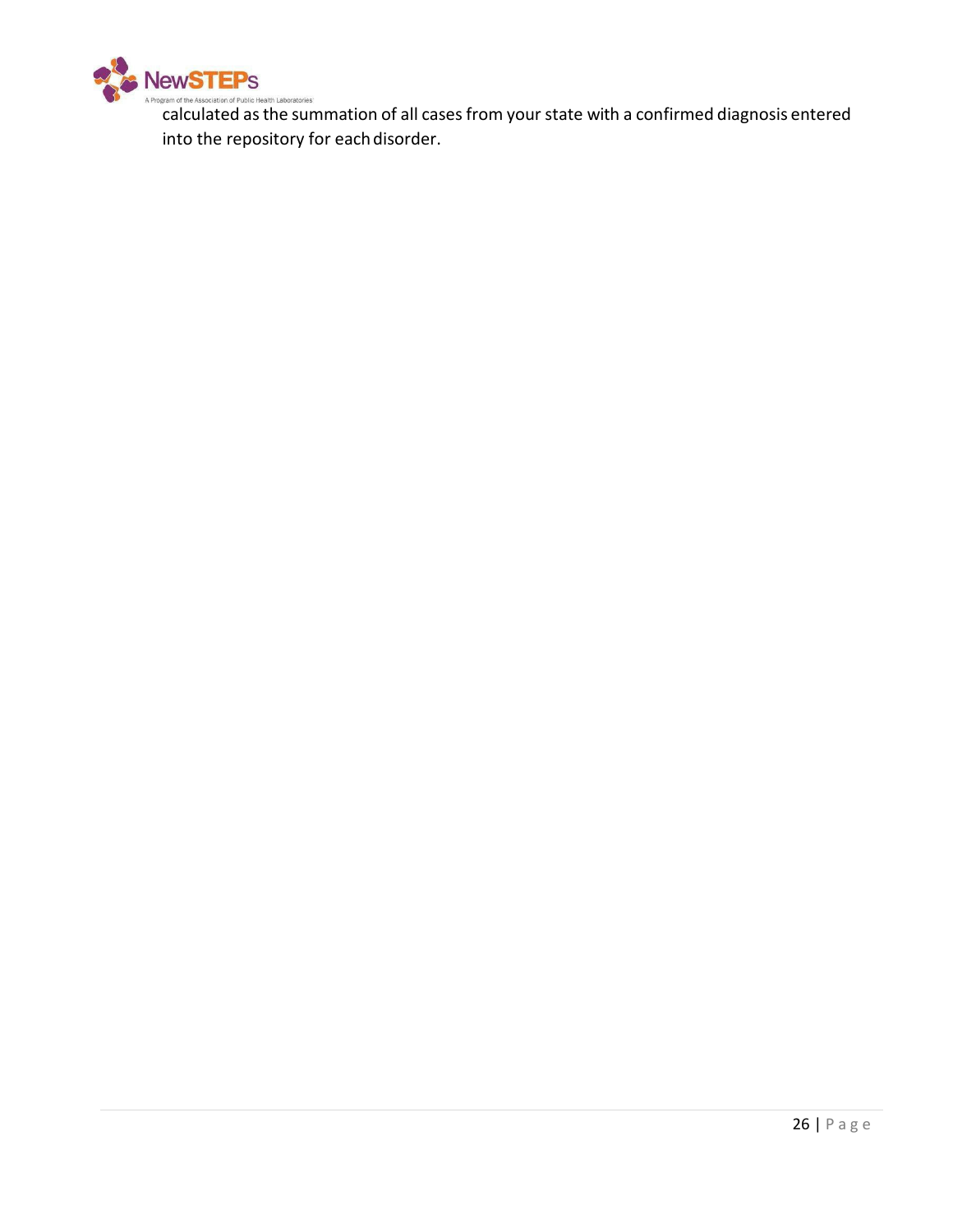

## <span id="page-29-0"></span>**QUALITY INDICATOR 8: Percent of missed cases, reported by disorder 1, 2**

- a) Percent of infants that have a confirmed diagnosis by a physician, but did not have an out-ofrange newborn screen result on their valid dried blood spot screen or critical congenital heart disease (CCHD) screen, reported by disorder. $3$
- b) Percent of infants that have a confirmed diagnosis by a physician, but did not have an out-ofrange newborn screen result because they did not have a valid dried blood spot screen or critical congenital heart disease (CCHD) newborn screen, reported by disorder.3

**Purpose:** To describe how efficiently newborn screening programs are identifying infants with each disorder.

#### **Screening Data for Denominators:**

- a) Data are pulled from the cases entered into the NewSTEPs Repository. The denominator is calculated asthe summation of all cases with a confirmed diagnosisfrom yourstate entered into the repository. The denominator should include both confirmed cases identified by newborn screening *and* not identified by newbornscreening.
- b) Number of newborns born in your state.

#### **Definitions:**

- a) Number of infants with a confirmed diagnosis by a physician for a specific disorder, but did not have an out-of-range screen result on a valid dried blood spot or critical congenital heart disease (CCHD) screen, by disorder,  $3$  divided by the total number of infants with a confirmed diagnosis(true positives and false negatives combined), multiplied by 100.
- b) Number of infants with a confirmed diagnosis by a physician for a specific disorder, but did not have an out-of-range screen result because they did not have a valid dried blood spot or critical congenital heart disease (CCHD) screen, by disorder, $3$  divided by the number of newborns born in your state, multiplied by 100.

- 1. This is the number of missed cases known by the state. Additional information for each state will be collected on the state profile to reflect how the NBS program collects information on missed cases (i.e. active surveillance vs. passivesurveillance).
- 2. Follow-up time for missed cases is up to 18 years of age.
- 3. Individual cases of early hearing detection and intervention (EHDI) are not collected in the NewSTEPs Repository.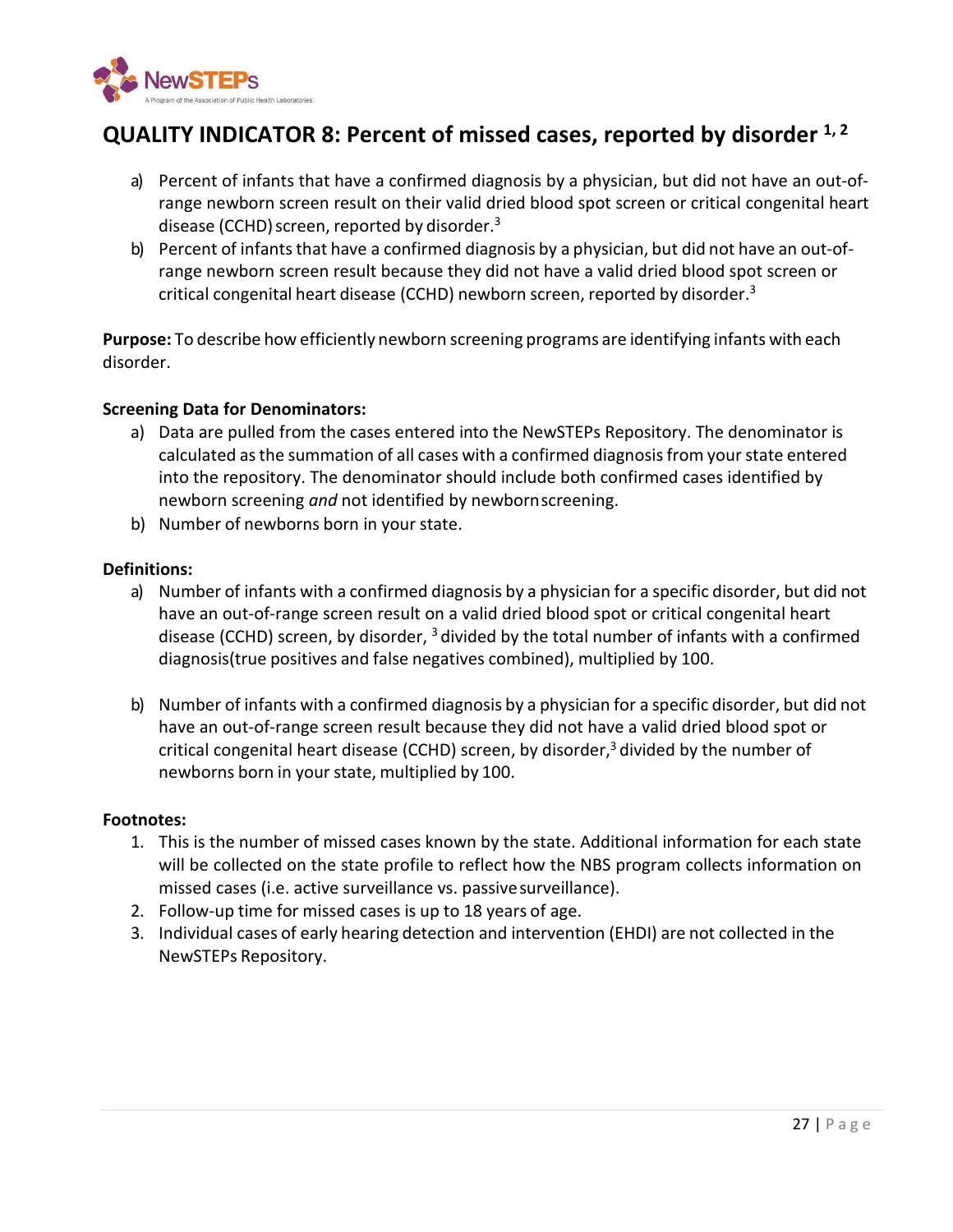<span id="page-30-0"></span>

## **Appendix A: Glossary of Terms**

- **Borderline Results:** Results derived from the testing of a dried blood spot newborn specimen that require the request of a subsequent dried blood spot specimen for repeat testing.
- **Disorder Categories:** Quality Indicators 5g and 6 are reported by disorder category. Disorder categories are listed below, as are the disorders they encompass:
	- *Organic Acid Disorders:* PROP, MUT, Cbl A,B, IVA, 3-MCC, HMG, MCD, BKT, GA1
	- *Fatty Acid Disorders:* CUD, MCAD, VLCAD, LCHAD,TFP
	- *Amino Acid Disorders:* ASA, CIT, MSUD, HCY, PKU, TYR I
	- *Endocrine Disorders:* CH, CAH
	- *Hemoglobin Disorders*: Hb ss, Hb S/Bth, HbS/C
	- *Lysosomal Storage Disorders*: Pompe, MPS-I
	- *Other Disorders:* BIOT, CF, GALT, SCID
	- *CCHD* reported separately
	- **EHDI** reported separately
- **Essential Information:** Essential information is defined differently by each state, and consists of information that is critical for specimen testing and follow-up activities. Missing essential information is that which will require additional work by lab staff to obtain. The following is a list of data elements considered essential information from the Emergency NBS Collection Cards<sup>1</sup>:
	- Patient IdentificationNumber
	- Infant's First Name
	- Infant's Last Name
	- Date of Birth
	- **Time of Birth**
	- **Date of Specimen Collection**
	- **Time of Collection**
	- Birth Weight
	- Sex
- Mother's First Name
- Mother's Last Name
- **Mother's Address**
- Mother's Phone
- $\blacksquare$  Submitter Identification
- **Submitter's Address**
- Physician's Name
- **Physician's Phone**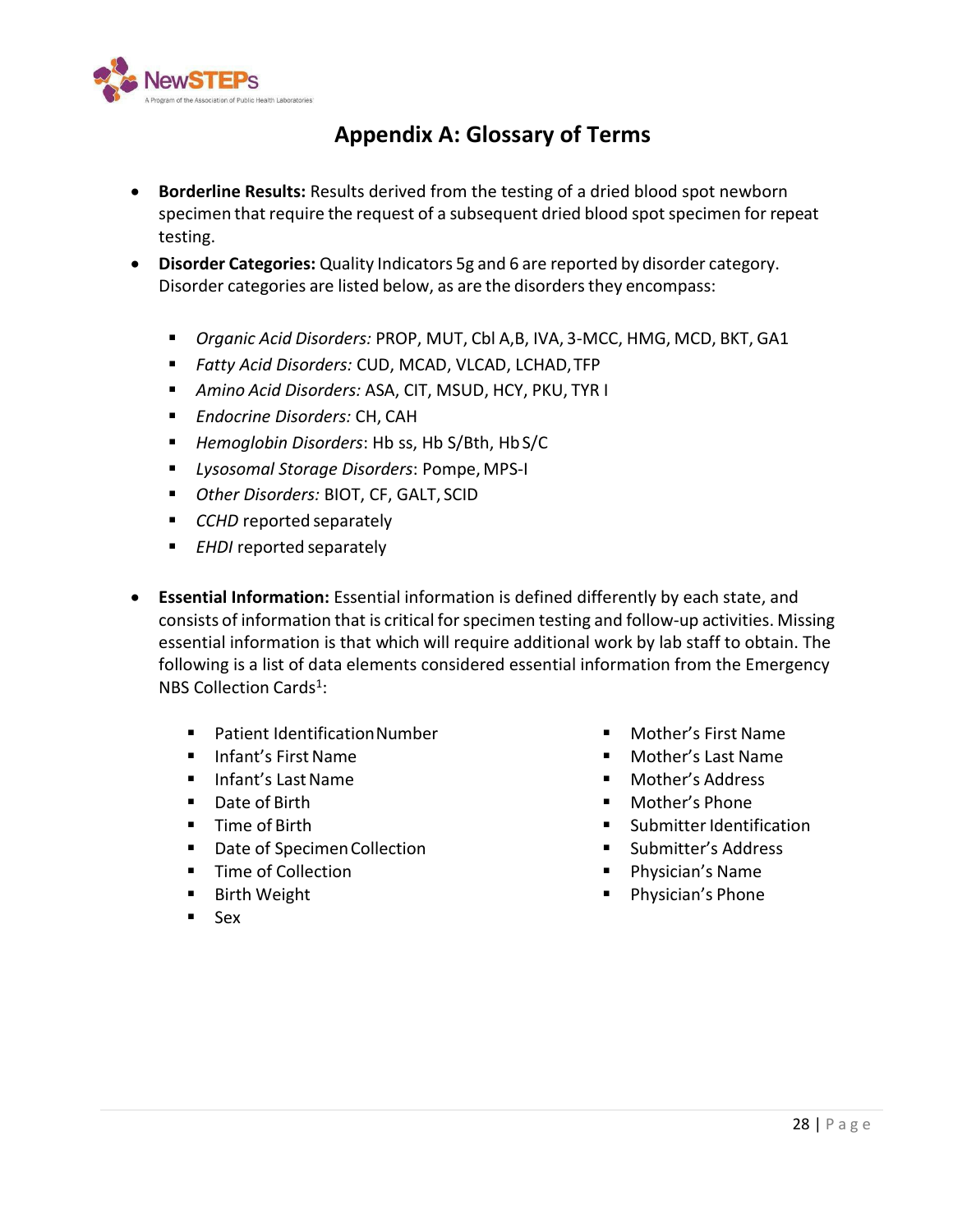

**• First Screen:** For two screen states, the first screen is the dried blood spot screen performed on the newborn based on the specimen collected closest to the time of birth, but not

exceeding the state defined timeline for the second screen (mandated or not). All point-ofcare newborn screens are considered first screens. States without a second screen (mandated or not), can only have afirst screen.



• **First Specimen:** The earliest specimen received at the laboratory for a dried blood spot newborn screen. A first specimen can only be received at the laboratory once per screen. All additional specimens received at the laboratory for a given newborn screen are considered subsequent specimens.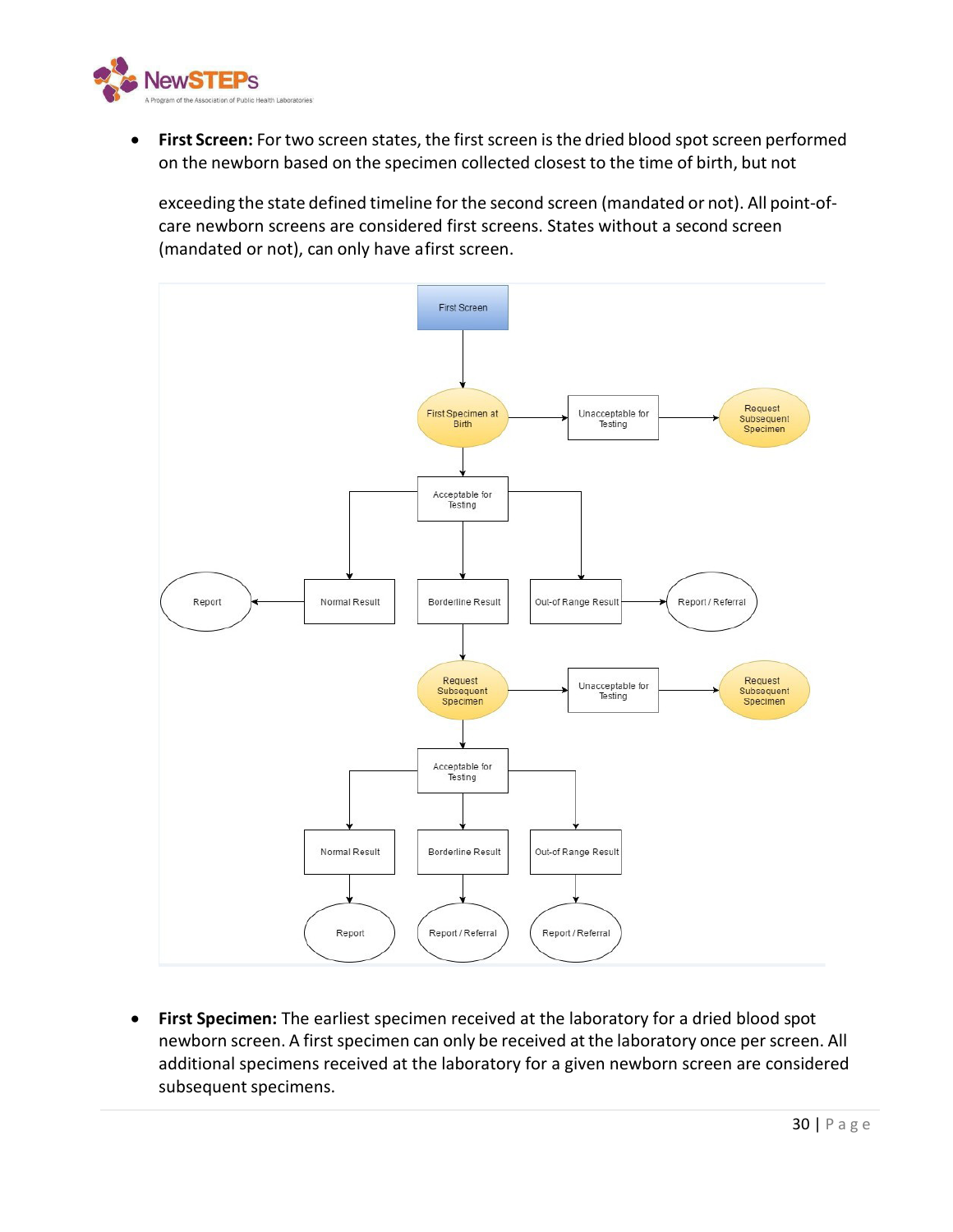

- **Improper Collection**: Any specimen that is unacceptable for testing due to collection errors. Examples of improper collection are unacceptable dried blood specimens with insufficient quantity of blood, clotting, smearing or contamination (water, feeding formulas, antiseptic solutions, or powder from gloves or other materials); inadequately filled circles; oversaturation with blood; scratching or abrading by capillary tube spotting; incomplete drying before mailing; and specimens collected on expired dried blood spot cards. Improper collection is defined by Clinical and Laboratory Standards Institute (CLSI).<sup>2</sup>
- **Improper Transport:** Any specimen received after the state-defined length of time that deems a specimen unacceptable for testing. Any specimen that is damaged in transport (crushed, exposed to water or other liquid, torn, etc.) or specimens placed in a sealed plastic bag without a desiccant should also be considered improper transport. Improper collection is defined by Clinical and Laboratory Standards Institute (CLSI).<sup>2</sup>
- **Infant:** A baby who is greater than or equal to one month of age and lessthan 12 months of age.
- **Medical Intervention:** Any interaction by a medical professional with the infant'sfamily that changes the current care for the infant based on the newborn screening results and/or the presumptive diagnosisfor a specific disorder. Intervention may occur in a medical setting, or may include changes in care per phone conversations. Examples include advising parents to not let a newborn fast following an abnormal MCADD newborn screen, or initiating antibiotic therapy in the case of an abnormal sickle cell newborn screen. Medical intervention may precede a formal diagnosis and does not include additional newborn screen specimen collection.
- **Monitoring Specimens:** Specimensthat are collected and tested throughout the lifespan of an individual with a confirmed diagnosis of a disorder on the newborn screening panel for the purpose of managing and monitoring the severity of the disorder. An example of this is the testing of phenylalanine levels in individuals diagnosed with PKU for the purpose of dietarymanagement.
- **Newborn:** A young child less than one month of age.
- **Out-of-Range Results:** Results derived from a dried blood spot or point-of-care screen that require further clinical diagnostic workup by an appropriate medical provider.
- **Repeat Testing:** A requested subsequent specimen for the purpose of retesting a sample to verify a borderline result from the first specimen for any given newborn screen.
- **Pre-Analytic Error:** Any error occurring priorto the specimen being received at the laboratory that would prevent the newborn from receiving a complete screen using that specimen. For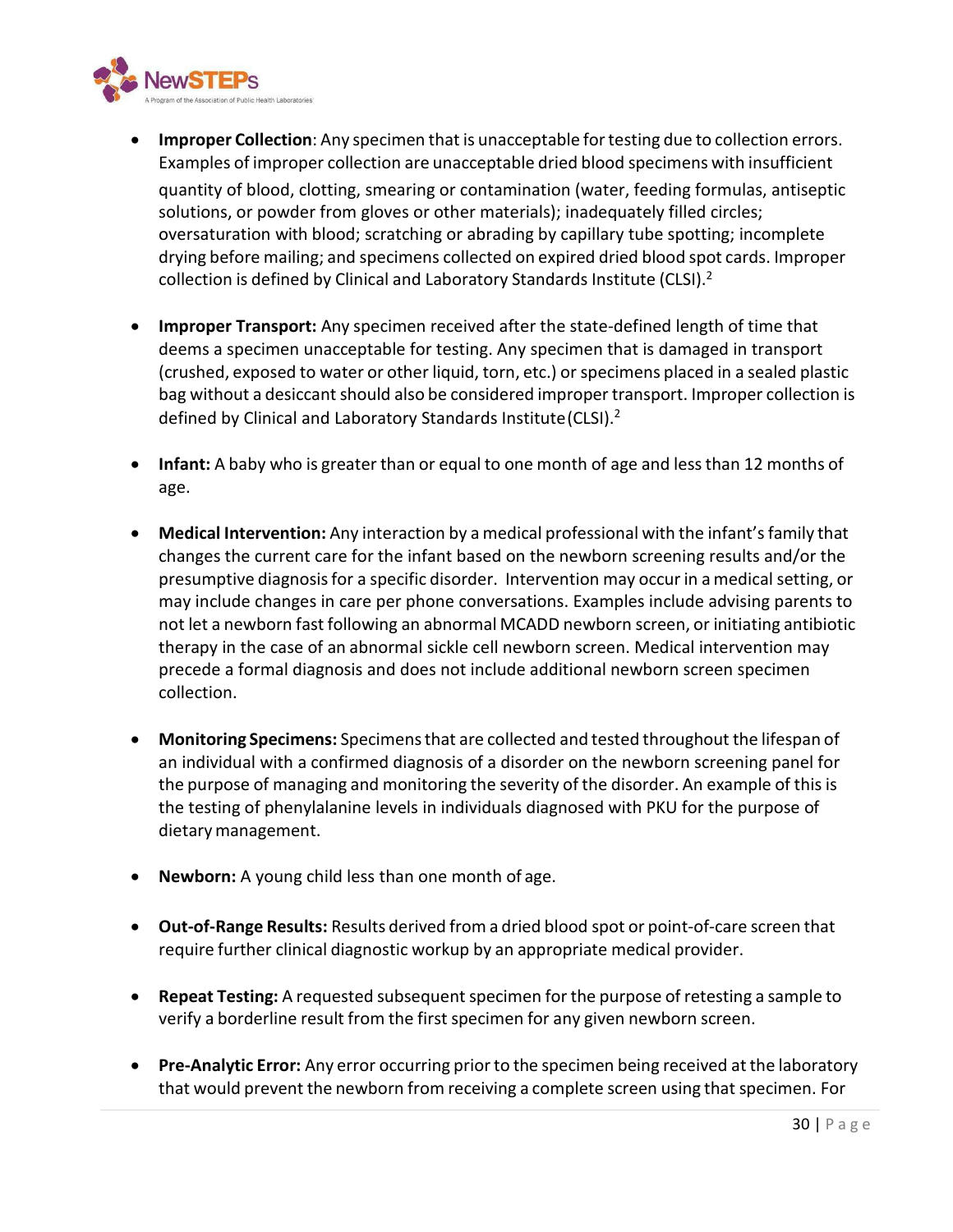

dried blood spot screens, some examples include: unacceptable specimens that never had a subsequent specimen requested, collected, or received at the laboratory; specimens lost in transit; or specimens for which hospital personnel forgot to either collect or ship the specimen. For point-of-care screens, some examples include: malfunctioning screening equipment; child discharged prior to screen; or misinterpretation of the point-of-care algorithm.

• **Second Screen:** For two screen states, the second screen is the dried blood spot screen performed on the newborn collected closest to the state defined deadline for the second screen (mandated or not), and occurring after the completion of the first mandated screen. The second screen may encompass the first specimen collected for the screen, and any subsequent specimens collected for the second screen due to a borderline out-of-range result or unacceptable specimen. *No point-of-care newborn screens are considered second screens.*



• **Sample:** In newborn screening, a sample istaken from a newborns blood specimen via hole-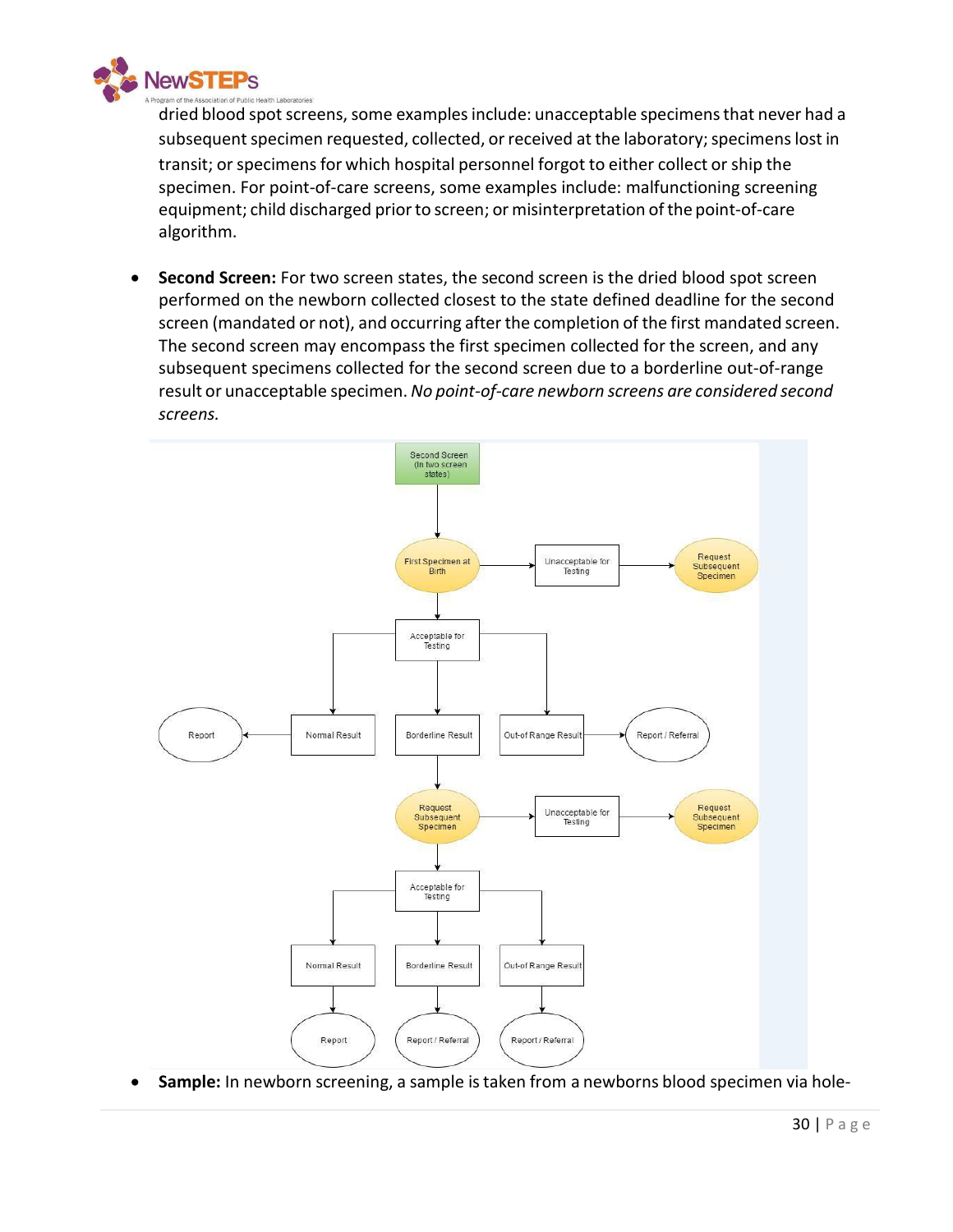

punch and tested for any of the disorders on the newborn screening panel. Multiple samples may be taken and tested from one specimen.

- **Specimen:** In newborn screening, blood drawn from a newborn and placed on a newborn screening card is referred to as a specimen. The blood is referred to as a specimen for the remainder of its existence on the newborn screening card. A sample isthen taken from the specimen via hole-punch and tested. Multiple samples may be taken and tested from one specimen.
- **Subsequent Specimen:** Any specimen received at the laboratory for a given newborn screen after the first specimen has been received at the laboratory for the same newborn screen. A subsequent specimen may be received at the laboratory based on a borderline result from the first specimen, or an unacceptable first specimen. There may be multiple subsequent specimens perscreen.

- 1. Emergency NBS Collection Cards: The card and associated data collection form were designed by the Quality Assurance/Quality Control (QA/QC) Subcommittee of the Newborn Screening and Genetics in Public Health Committee of APHL. The blood collection cards are housed at the Newborn Screening Quality Assurance Program (NSQAP), Division of Laboratory Sciences, National Centerfor Environmental Health, Centersfor Disease Control and Prevention (CDC) in Atlanta, Georgia. NSQAP will be responsible for assuring the performance (i.e. expiration date) of the filter paper during card storage atCDC)
- 2. Blood Collection on Filter Paper for Newborn Screening Programs; Approved Standard-Fifth Edition. CLSI document LA4-A5 (ISBN 1-56238-644-1). Clinical and Laboratory Standards Institute, 940 West Valley Road, Suite 1400, Wayne, Pennsylvania 19087-1898 USA, 2007).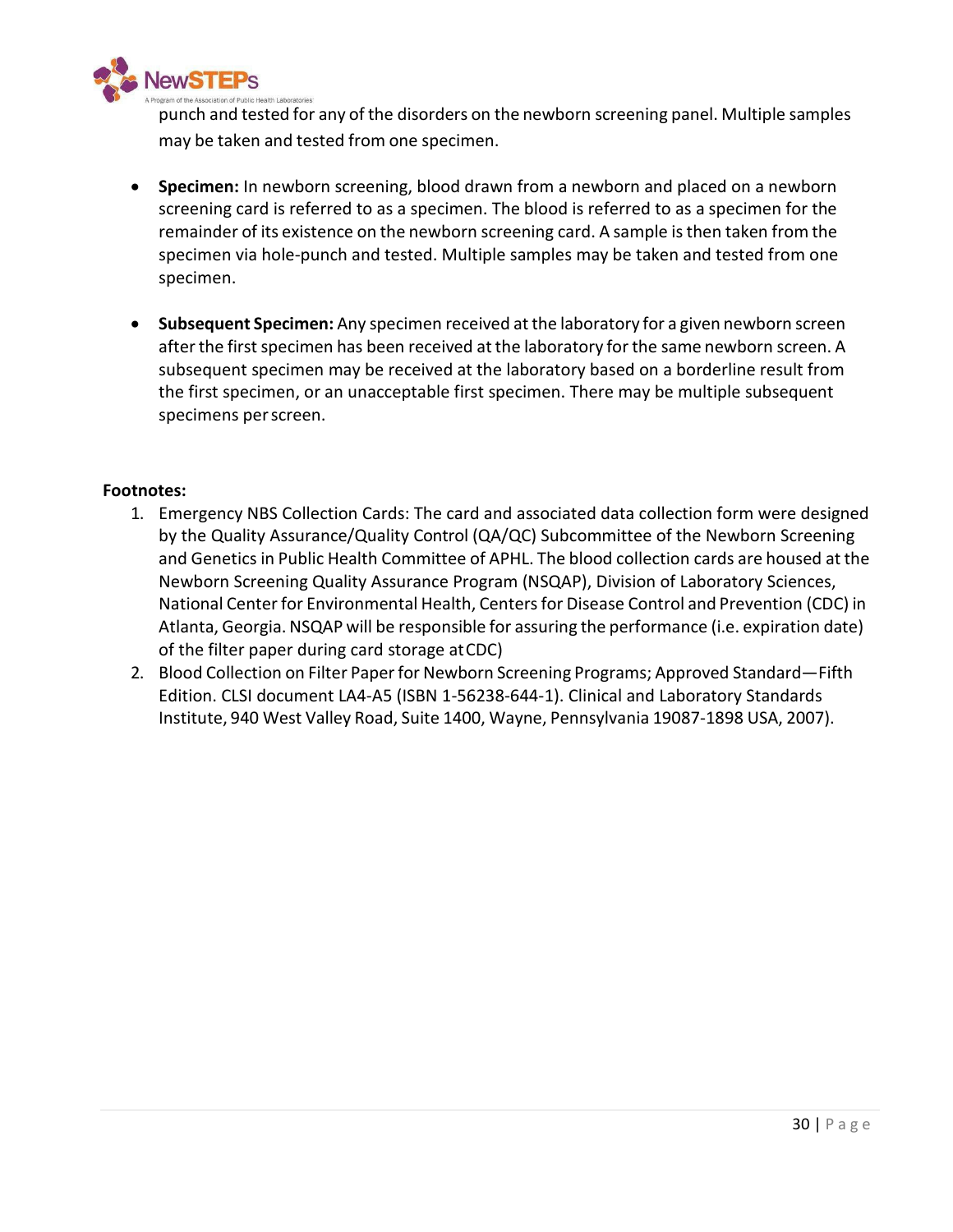

## <span id="page-35-0"></span>**Appendix B: Laboratory Information Management Systems (LIMS) Hints**

**Annual Measurement Point of Reference:** For the purposes of manually entering or uploading quality indicator data into the NewSTEPs Repository, data will need to be pulled and aggregated from your laboratory and follow-up information systems on an annual basis. The annual time interval used for aggregating data is January 1 – December 31 of each year. If the quality indicator refers to specimens, then all specimens that were received at the laboratory between January 1 and December 31 of the given year should be included in the calculation. If the quality indicator refers to infants, then all infants born between January 1 and December 31 of the given year should be included in the calculation.

For example, a baby in your state was born on December 30, 2012 and the dried blood spot specimen for this newborn was received at your newborn screening laboratory on January  $1<sup>st</sup>$ , 2013. For all quality indicators using specimens as the unit of measurement, this newborn's specimen would be included in your summation of specimens for the year 2013, even though the baby was born in the year 2012. For all quality indicators using newborns or infants asthe unit of measurement, this newborn would be included in your summation of newborns or infants for the year 2012, even though the dried blood spot specimen was received in the year 2013.

The quality indicators that measure specimens and, therefore, use the date the specimen was received at the laboratory as the annual measurement point of reference are:

 $\triangleright$  Quality Indicators: 1 (a-b), 2, and 5 (a-d)

The quality indicators that measure newborns or infants and, therefore, use the date of birth as the annual measurement point of referenceare:

 $\triangleright$  Quality Indicators: 3 (a-e) 4 (a-d), 5 (e-g), 6, 7 (a-d), and 8 (a-b)

**Quality Indicator 1:** Any specimens that were unacceptable due to both improper collection and transport should be counted under improper collection only. If it is unknown whether unacceptable specimens were due to either improper collection or transport, they should be counted under improper collection only. Categories used by your newborn screening program for improper collection and impropertransportshould be communicated to your LIMS vendor, where applicable.

**Quality Indicator 2:** State-defined essential information that is missing or incorrect is likely to be corrected within LIMS, resulting in the inability to quantify the missing or incorrect data elements. It is recommended that newborn screening programs flag data elements in their LIMS that are initially missing data, as well as tag updated fields with a time stamp to ensure that all data fields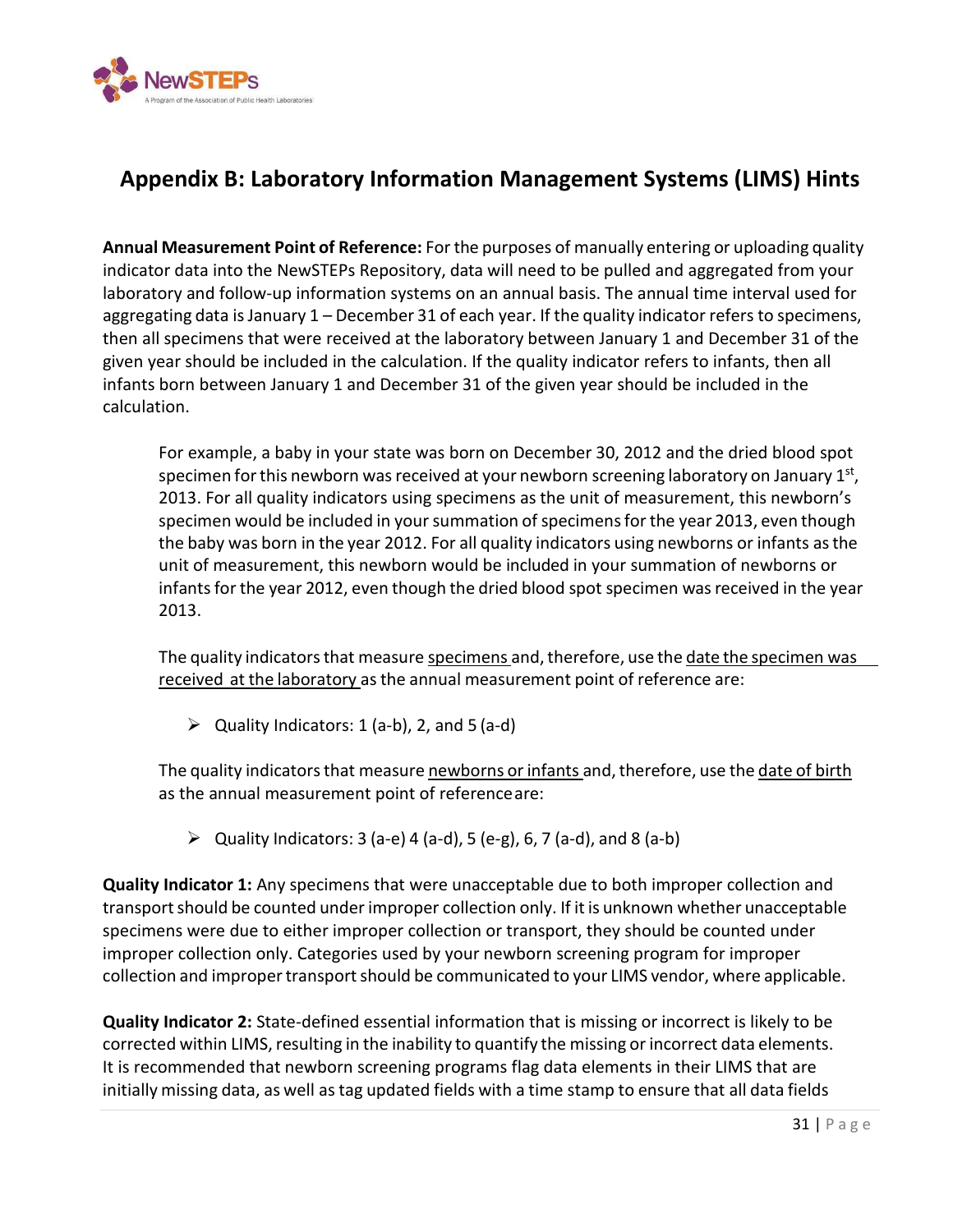

initially missing essential information can be tracked. Additionally, the data fields considered essential information should be communicated to your LIMS vendor, where applicable.

**Quality Indicator 3:** LIMS systems may not be able to count subsequent specimens if a link does not exist to connect the first specimen with any subsequent specimens for the same newborn. It is recommended that all specimens be matched to a newborn using a universal identifier within the LIMS, and across information systems within the newborn screening laboratory. For two-screen states, it may be helpful to include a checkbox on the newborn screening card with a corresponding variable in the LIMS that indicates whether a specimen is a first specimen, subsequent specimen, or a specimen from a second screen.

**Quality Indicator 4:** There is complexity with combining data from lab and follow-up information systems. If your state uses the same vendor for both, it is recommended to work with the vendor to develop queries to combine necessary data elements for reporting for Quality Indicator 4. If your state uses a separate vendor for lab and follow-up information systems, we recommend that each vendor work to together to aggregate the data for the purposes of reporting quality indicator data. If this situation applies to your state, please contact NewSTEPs for moreinformation.

| <b>Quality Indicator</b>                   | (Date - Date) Value | <b>New Category</b> | <b>Reference Date</b>              |
|--------------------------------------------|---------------------|---------------------|------------------------------------|
| QI5b (All): Collection<br>to Receipt       | $\Omega$            | Same Day (Day 0)    | <b>Calendar Day of Collection</b>  |
|                                            | $\mathbf{1}$        | Next Day (Day 1)    | <b>Calendar Day of Collection</b>  |
|                                            | $\overline{2}$      | Day 2               | <b>Calendar Day of Collection</b>  |
|                                            | 3                   | Day 3               | <b>Calendar Day of Collection</b>  |
|                                            | 4                   | Day 4               | <b>Calendar Day of Collection</b>  |
|                                            | 5                   | Day 5               | <b>Calendar Day of Collection</b>  |
|                                            | 6                   | Day 6               | <b>Calendar Day of Collection</b>  |
|                                            | $>6$                | $>=$ Day 7          | <b>Calendar Day of Collection</b>  |
|                                            | Missing/invalid     | <b>Unknown</b>      | <b>Calendar Day of Collection</b>  |
| QI5c (All): Receipt to<br><b>Reporting</b> | $\mathbf 0$         | Same Day (Day 0)    | Calendar Day of Receipt at the Lab |
|                                            | $\mathbf{1}$        | Next Day (Day 1)    | Calendar Day of Receipt at the Lab |
|                                            | $\overline{2}$      | Day 2               | Calendar Day of Receipt at the Lab |
|                                            | 3                   | Day 3               | Calendar Day of Receipt at the Lab |
|                                            | $\overline{4}$      | Day 4               | Calendar Day of Receipt at the Lab |
|                                            | 5                   | Day 5               | Calendar Day of Receipt at the Lab |
|                                            | 6                   | Day 6               | Calendar Day of Receipt at the Lab |
|                                            | $>6$                | $>=$ Day 7          | Calendar Day of Receipt at the Lab |
|                                            | Missing/invalid     | <b>Unknown</b>      | Calendar Day of Receipt at the Lab |

#### **Quality Indicator 5: Updated Categories in Units of Days**: